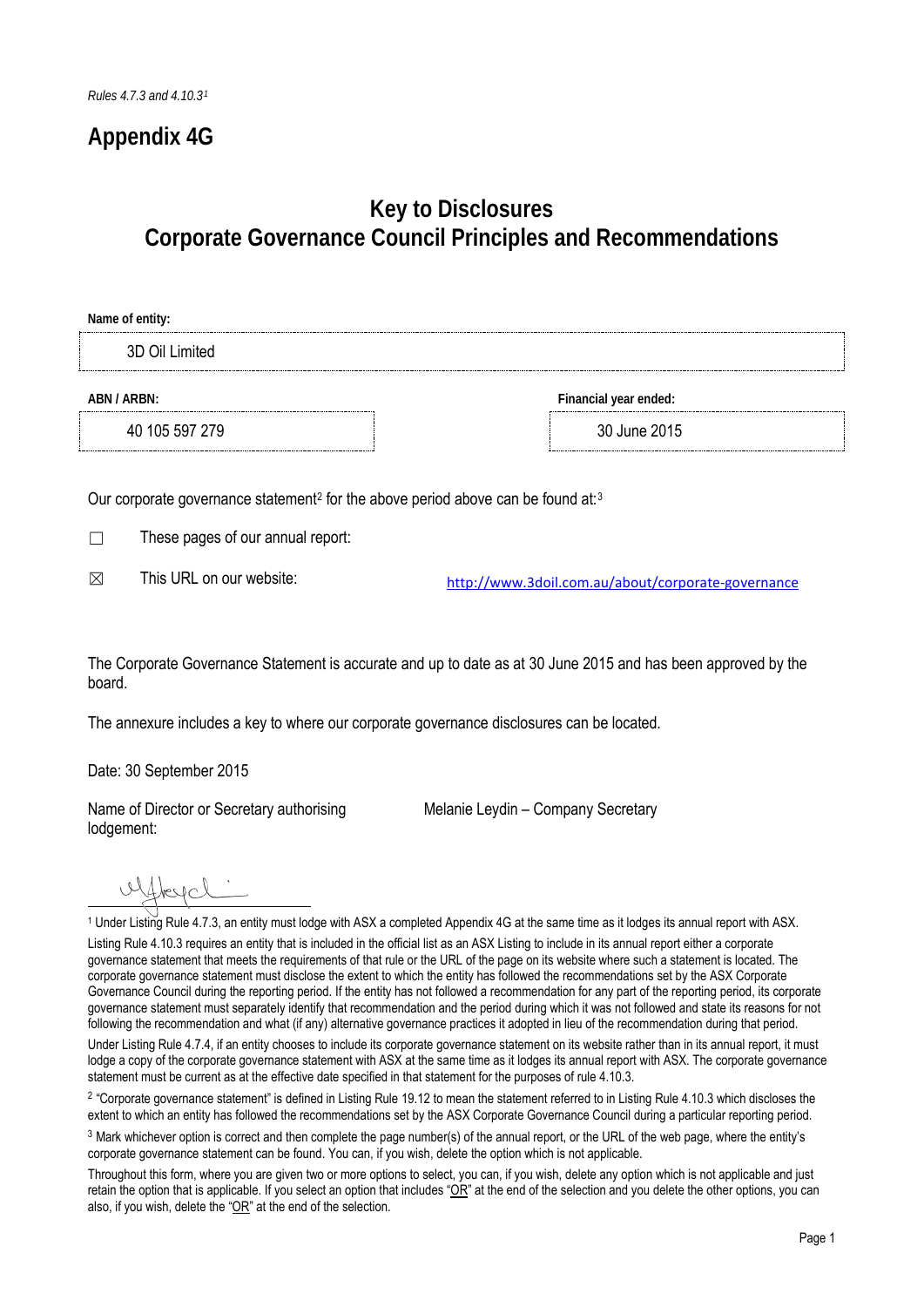### **ANNEXURE – KEY TO CORPORATE GOVERNANCE DISCLOSURES**

-

| Corporate Governance Council recommendation                                                                                                   |                                                                                                                                                                                                                                                                                                                                                         | We have followed the recommendation in full for the whole of the<br>period above. We have disclosed                                                                                                                                                                                                                                                                                          | We have NOT followed the recommendation in full for the whole<br>of the period above. We have disclosed <sup>4</sup>                                                                                                            |
|-----------------------------------------------------------------------------------------------------------------------------------------------|---------------------------------------------------------------------------------------------------------------------------------------------------------------------------------------------------------------------------------------------------------------------------------------------------------------------------------------------------------|----------------------------------------------------------------------------------------------------------------------------------------------------------------------------------------------------------------------------------------------------------------------------------------------------------------------------------------------------------------------------------------------|---------------------------------------------------------------------------------------------------------------------------------------------------------------------------------------------------------------------------------|
|                                                                                                                                               | PRINCIPLE 1 - LAY SOLID FOUNDATIONS FOR MANAGEMENT AND OVERSIGHT                                                                                                                                                                                                                                                                                        |                                                                                                                                                                                                                                                                                                                                                                                              |                                                                                                                                                                                                                                 |
| 1.1                                                                                                                                           | A listed entity should disclose:<br>the respective roles and responsibilities of its board and<br>(a)<br>management; and<br>those matters expressly reserved to the board and those<br>(b)<br>delegated to management.                                                                                                                                  | the fact that we follow this recommendation:<br>$\boxtimes$<br>in our Corporate Governance Statement OR<br>at [insert location]<br>and information about the respective roles and responsibilities of<br>our board and management (including those matters expressly<br>reserved to the board and those delegated to management):<br>⊠ at http://www.3doil.com.au/about/corporate-governance | └<br>an explanation why that is so in our Corporate Governance<br>Statement OR<br>L<br>we are an externally managed entity and this recommendation<br>is therefore not applicable                                               |
| 1.2                                                                                                                                           | A listed entity should:<br>undertake appropriate checks before appointing a person, or<br>(a)<br>putting forward to security holders a candidate for election,<br>as a director; and<br>provide security holders with all material information in its<br>(b)<br>possession relevant to a decision on whether or not to elect<br>or re-elect a director. | the fact that we follow this recommendation:<br>⊠<br>in our Corporate Governance Statement OR<br>$\Box$<br>at [insert location]                                                                                                                                                                                                                                                              | $\overline{\phantom{a}}$<br>an explanation why that is so in our Corporate Governance<br>Statement OR<br>$\overline{\phantom{a}}$<br>we are an externally managed entity and this recommendation<br>is therefore not applicable |
| 1.3<br>A listed entity should have a written agreement with each director<br>and senior executive setting out the terms of their appointment. |                                                                                                                                                                                                                                                                                                                                                         | the fact that we follow this recommendation:<br>⊠<br>in our Corporate Governance Statement OR<br>$\Box$<br>at [insert location]                                                                                                                                                                                                                                                              | $\overline{\phantom{a}}$<br>an explanation why that is so in our Corporate Governance<br>Statement OR<br>$\overline{\phantom{a}}$<br>we are an externally managed entity and this recommendation<br>is therefore not applicable |
| 1.4                                                                                                                                           | The company secretary of a listed entity should be accountable<br>directly to the board, through the chair, on all matters to do with the<br>proper functioning of the board.                                                                                                                                                                           | the fact that we follow this recommendation:<br>$\boxtimes$<br>in our Corporate Governance Statement OR<br>L<br>at [insert location]                                                                                                                                                                                                                                                         | an explanation why that is so in our Corporate Governance<br>└<br>Statement OR<br>we are an externally managed entity and this recommendation<br>∟<br>is therefore not applicable                                               |

<sup>&</sup>lt;sup>4</sup> If you have followed all of the Council's recommendations in full for the whole of the period above, you can, if you wish, delete this column from the form and re-format it.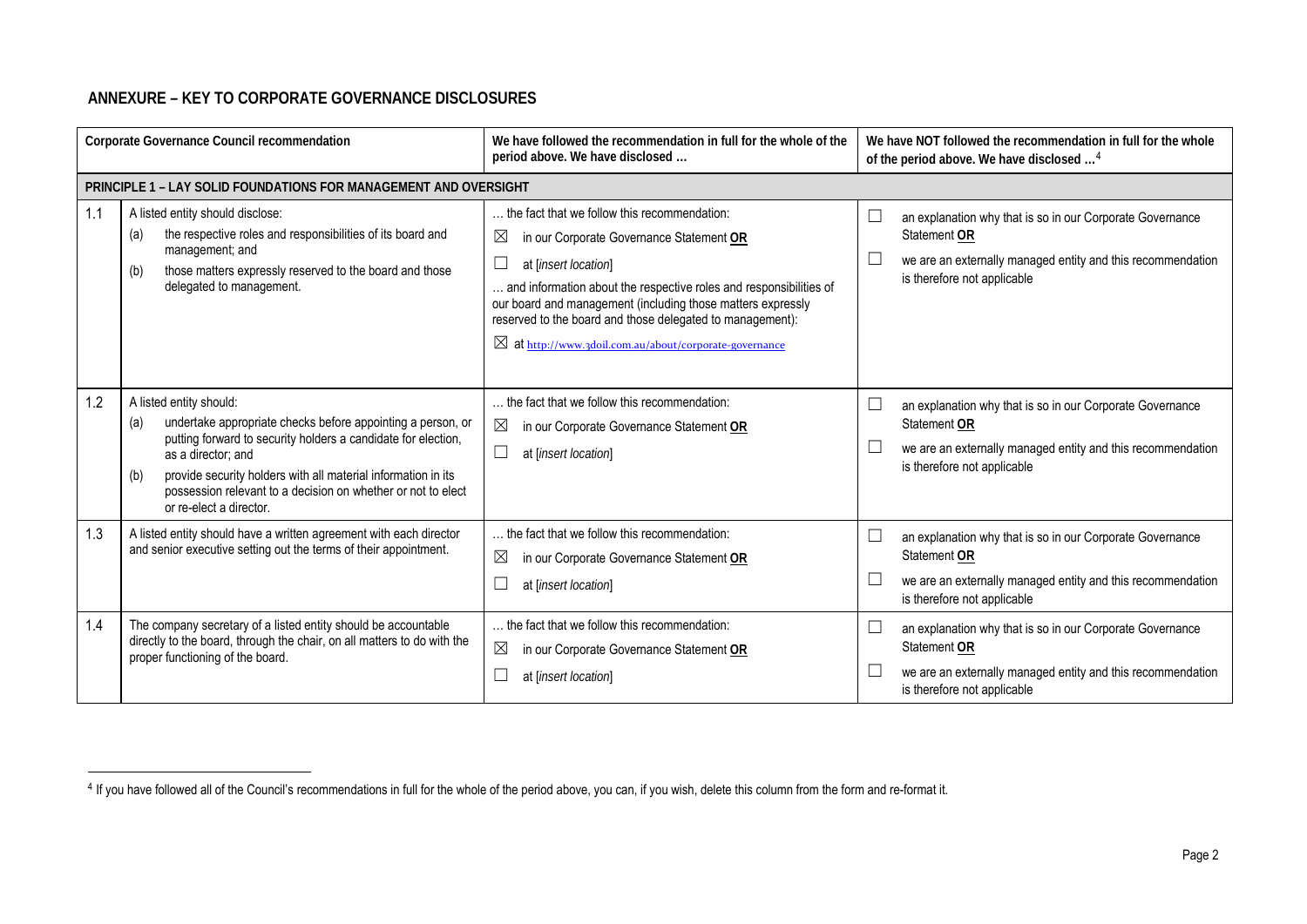| <b>Corporate Governance Council recommendation</b> |                                                                                                                                                                                                                                                                                                                                                                                                                                                                                                                                                                                                                                                                                                                                                                                                                                                                                                                                                                                                                                                                                         | We have followed the recommendation in full for the whole of the<br>period above. We have disclosed                                                                                                                                                                                                                                                                                                                                                                                                                                                                                                                                                                                                                                                               | We have NOT followed the recommendation in full for the whole<br>of the period above. We have disclosed <sup>4</sup>                                                                                          |
|----------------------------------------------------|-----------------------------------------------------------------------------------------------------------------------------------------------------------------------------------------------------------------------------------------------------------------------------------------------------------------------------------------------------------------------------------------------------------------------------------------------------------------------------------------------------------------------------------------------------------------------------------------------------------------------------------------------------------------------------------------------------------------------------------------------------------------------------------------------------------------------------------------------------------------------------------------------------------------------------------------------------------------------------------------------------------------------------------------------------------------------------------------|-------------------------------------------------------------------------------------------------------------------------------------------------------------------------------------------------------------------------------------------------------------------------------------------------------------------------------------------------------------------------------------------------------------------------------------------------------------------------------------------------------------------------------------------------------------------------------------------------------------------------------------------------------------------------------------------------------------------------------------------------------------------|---------------------------------------------------------------------------------------------------------------------------------------------------------------------------------------------------------------|
| 1.5                                                | A listed entity should:<br>have a diversity policy which includes requirements for the<br>(a)<br>board or a relevant committee of the board to set<br>measurable objectives for achieving gender diversity and to<br>assess annually both the objectives and the entity's progress<br>in achieving them;<br>disclose that policy or a summary of it; and<br>(b)<br>(c)<br>disclose as at the end of each reporting period the<br>measurable objectives for achieving gender diversity set by<br>the board or a relevant committee of the board in accordance<br>with the entity's diversity policy and its progress towards<br>achieving them and either:<br>(1) the respective proportions of men and women on the<br>board, in senior executive positions and across the<br>whole organisation (including how the entity has defined<br>"senior executive" for these purposes); or<br>(2) if the entity is a "relevant employer" under the Workplace<br>Gender Equality Act, the entity's most recent "Gender<br>Equality Indicators", as defined in and published under<br>that Act. | the fact that we have a diversity policy that complies with<br>paragraph (a):<br>$\boxtimes$<br>in our Corporate Governance Statement OR<br>$\Box$<br>at [insert location]<br>and a copy of our diversity policy or a summary of it:<br>⊠ at http://www.3doil.com.au/about/corporate-governance<br>and the measurable objectives for achieving gender diversity set by<br>the board or a relevant committee of the board in accordance with our<br>diversity policy and our progress towards achieving them:<br>$\boxtimes$<br>in our Corporate Governance Statement OR<br>$\Box$<br>at [insert location]<br>and the information referred to in paragraphs $(c)(1)$ or $(2)$ :<br>$\boxtimes$<br>in our Corporate Governance Statement OR<br>at [insert location] | $\overline{\phantom{a}}$<br>an explanation why that is so in our Corporate Governance<br>Statement OR<br>$\Box$<br>we are an externally managed entity and this recommendation<br>is therefore not applicable |
| 1.6                                                | A listed entity should:<br>have and disclose a process for periodically evaluating the<br>(a)<br>performance of the board, its committees and individual<br>directors; and<br>disclose, in relation to each reporting period, whether a<br>(b)<br>performance evaluation was undertaken in the reporting<br>period in accordance with that process.                                                                                                                                                                                                                                                                                                                                                                                                                                                                                                                                                                                                                                                                                                                                     | the evaluation process referred to in paragraph (a):<br>$\boxtimes$<br>in our Corporate Governance Statement OR<br>at [insert location]<br>and the information referred to in paragraph (b):<br>$\boxtimes$<br>in our Corporate Governance Statement OR<br>at [insert location]                                                                                                                                                                                                                                                                                                                                                                                                                                                                                   | $\Box$<br>an explanation why that is so in our Corporate Governance<br>Statement OR<br>$\Box$<br>we are an externally managed entity and this recommendation<br>is therefore not applicable                   |
| 1.7                                                | A listed entity should:<br>have and disclose a process for periodically evaluating the<br>(a)<br>performance of its senior executives; and<br>disclose, in relation to each reporting period, whether a<br>(b)<br>performance evaluation was undertaken in the reporting<br>period in accordance with that process.                                                                                                                                                                                                                                                                                                                                                                                                                                                                                                                                                                                                                                                                                                                                                                     | the evaluation process referred to in paragraph (a):<br>$\boxtimes$<br>in our Corporate Governance Statement OR<br>at [insert location]<br>and the information referred to in paragraph (b):<br>$\boxtimes$<br>in our Corporate Governance Statement OR<br>at [insert location]                                                                                                                                                                                                                                                                                                                                                                                                                                                                                   | $\Box$<br>an explanation why that is so in our Corporate Governance<br>Statement OR<br>$\Box$<br>we are an externally managed entity and this recommendation<br>is therefore not applicable                   |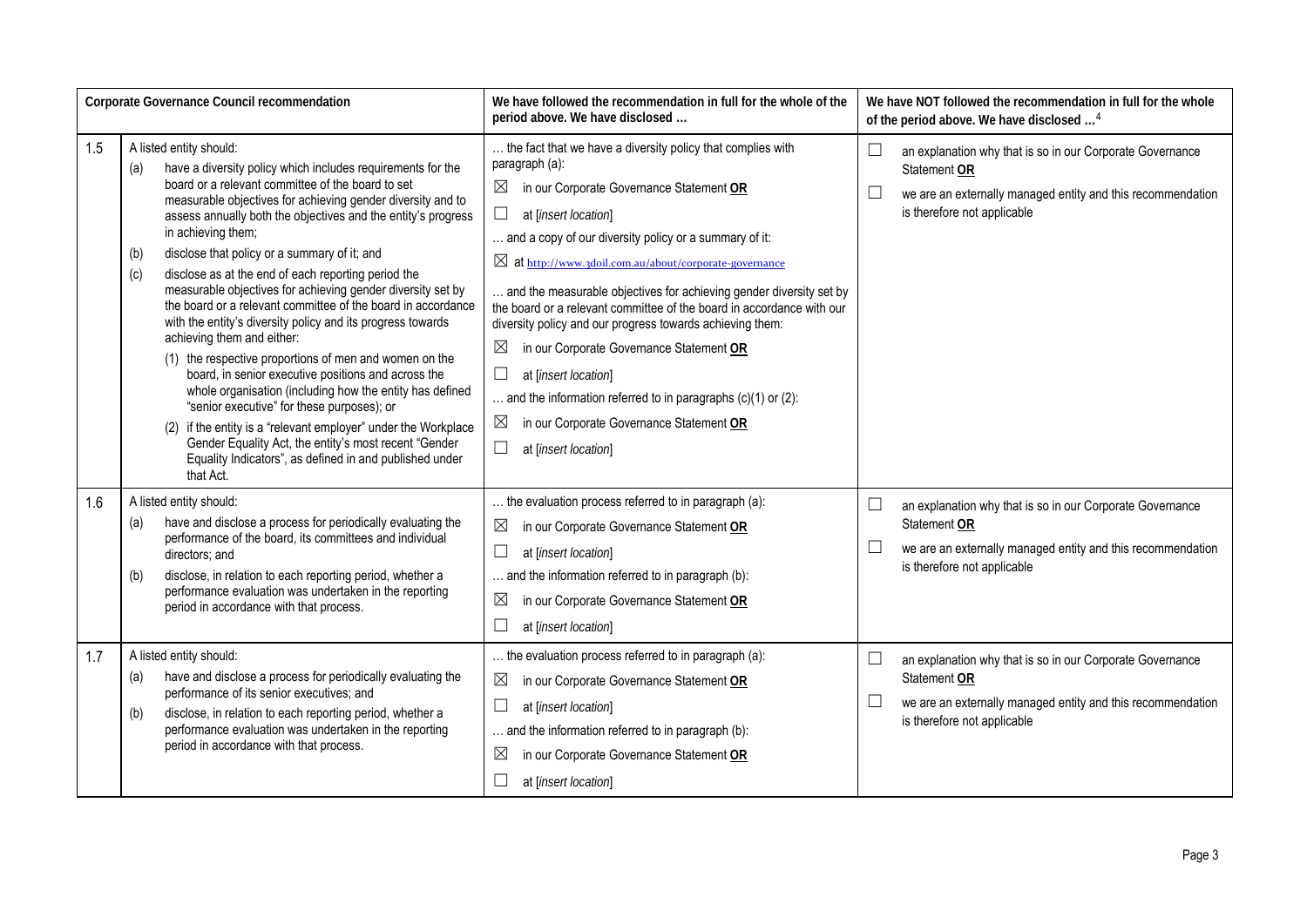| Corporate Governance Council recommendation |                                                                                                                                                                                                                                                                                                                                                                                                                                                                                                                                                                                                                                                                                                                                                                                                                                                                     | We have followed the recommendation in full for the whole of the<br>period above. We have disclosed                                                                                                                                                                                                                                                                                                                                                                                                                                                                                                                                                                                                                                                                                                                                                                                                                                  | We have NOT followed the recommendation in full for the whole<br>of the period above. We have disclosed <sup>4</sup>                                                         |
|---------------------------------------------|---------------------------------------------------------------------------------------------------------------------------------------------------------------------------------------------------------------------------------------------------------------------------------------------------------------------------------------------------------------------------------------------------------------------------------------------------------------------------------------------------------------------------------------------------------------------------------------------------------------------------------------------------------------------------------------------------------------------------------------------------------------------------------------------------------------------------------------------------------------------|--------------------------------------------------------------------------------------------------------------------------------------------------------------------------------------------------------------------------------------------------------------------------------------------------------------------------------------------------------------------------------------------------------------------------------------------------------------------------------------------------------------------------------------------------------------------------------------------------------------------------------------------------------------------------------------------------------------------------------------------------------------------------------------------------------------------------------------------------------------------------------------------------------------------------------------|------------------------------------------------------------------------------------------------------------------------------------------------------------------------------|
|                                             | PRINCIPLE 2 - STRUCTURE THE BOARD TO ADD VALUE                                                                                                                                                                                                                                                                                                                                                                                                                                                                                                                                                                                                                                                                                                                                                                                                                      |                                                                                                                                                                                                                                                                                                                                                                                                                                                                                                                                                                                                                                                                                                                                                                                                                                                                                                                                      |                                                                                                                                                                              |
| 2.1                                         | The board of a listed entity should:<br>have a nomination committee which:<br>(a)<br>(1) has at least three members, a majority of whom are<br>independent directors; and<br>(2) is chaired by an independent director,<br>and disclose:<br>(3) the charter of the committee;<br>(4) the members of the committee; and<br>(5) as at the end of each reporting period, the number of<br>times the committee met throughout the period and<br>the individual attendances of the members at those<br>meetings; or<br>if it does not have a nomination committee, disclose that<br>(b)<br>fact and the processes it employs to address board<br>succession issues and to ensure that the board has the<br>appropriate balance of skills, knowledge, experience,<br>independence and diversity to enable it to discharge its<br>duties and responsibilities effectively. | [If the entity complies with paragraph (a):]<br>the fact that we have a nomination committee that complies with<br>paragraphs $(1)$ and $(2)$ :<br>in our Corporate Governance Statement OR<br>at [insert location]<br>and a copy of the charter of the committee:<br>⊠<br>at http://www.3doil.com.au/about/corporate-governance<br>and the information referred to in paragraphs (4) and (5):<br>⊠<br>in our Corporate Governance Statement OR<br>$\Box$<br>at [insert location]<br>[If the entity complies with paragraph (b):]<br>the fact that we do not have a nomination committee and the<br>processes we employ to address board succession issues and to<br>ensure that the board has the appropriate balance of skills,<br>knowledge, experience, independence and diversity to enable it to<br>discharge its duties and responsibilities effectively:<br>in our Corporate Governance Statement OR<br>at [insert location] | ⊠<br>an explanation why that is so in our Corporate Governance<br>Statement OR<br>we are an externally managed entity and this recommendation<br>is therefore not applicable |
| 2.2                                         | A listed entity should have and disclose a board skills matrix<br>setting out the mix of skills and diversity that the board currently<br>has or is looking to achieve in its membership.                                                                                                                                                                                                                                                                                                                                                                                                                                                                                                                                                                                                                                                                           | our board skills matrix:<br>⊠<br>in our Corporate Governance Statement OR<br>$\Box$ at [insert location]                                                                                                                                                                                                                                                                                                                                                                                                                                                                                                                                                                                                                                                                                                                                                                                                                             | an explanation why that is so in our Corporate Governance<br>Statement OR<br>we are an externally managed entity and this recommendation<br>is therefore not applicable      |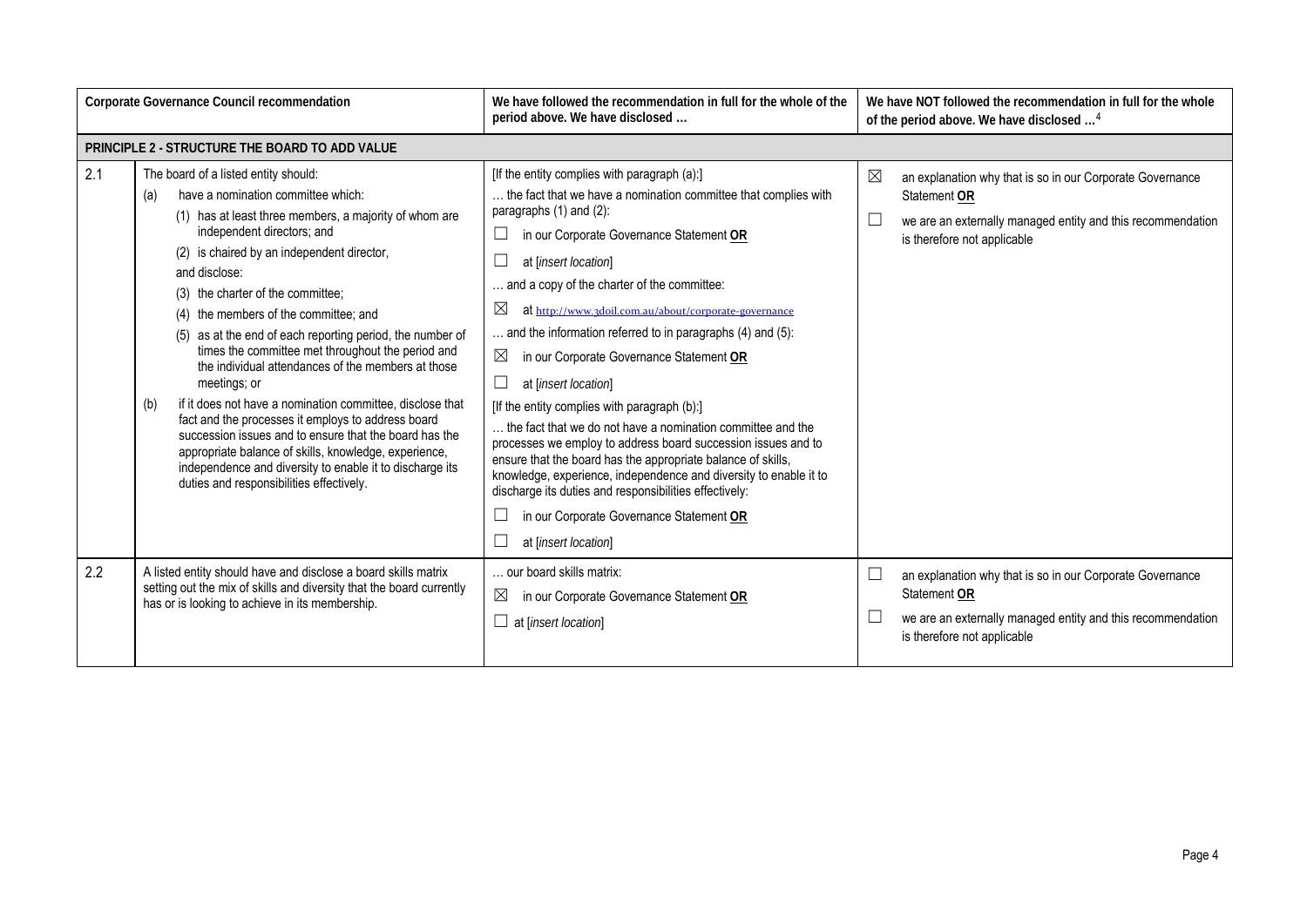| Corporate Governance Council recommendation                                                                                                                                                                                                                            |                                                                                                                                                                                                                                                                                                                                                                                                                                                                                                                                                        | We have followed the recommendation in full for the whole of the<br>period above. We have disclosed                                                                                                                                                                                                                                                                                                                                            |                  | We have NOT followed the recommendation in full for the whole<br>of the period above. We have disclosed <sup>4</sup>                                                    |
|------------------------------------------------------------------------------------------------------------------------------------------------------------------------------------------------------------------------------------------------------------------------|--------------------------------------------------------------------------------------------------------------------------------------------------------------------------------------------------------------------------------------------------------------------------------------------------------------------------------------------------------------------------------------------------------------------------------------------------------------------------------------------------------------------------------------------------------|------------------------------------------------------------------------------------------------------------------------------------------------------------------------------------------------------------------------------------------------------------------------------------------------------------------------------------------------------------------------------------------------------------------------------------------------|------------------|-------------------------------------------------------------------------------------------------------------------------------------------------------------------------|
| 2.3                                                                                                                                                                                                                                                                    | A listed entity should disclose:<br>the names of the directors considered by the board to be<br>(a)<br>independent directors;<br>if a director has an interest, position, association or<br>(b)<br>relationship of the type described in Box 2.3 but the board<br>is of the opinion that it does not compromise the<br>independence of the director, the nature of the interest,<br>position, association or relationship in question and an<br>explanation of why the board is of that opinion; and<br>the length of service of each director.<br>(c) | the names of the directors considered by the board to be<br>independent directors:<br>$\boxtimes$<br>in our Corporate Governance Statement OR<br>at [insert location]<br>and, where applicable, the information referred to in paragraph (b):<br>⊠<br>in our Corporate Governance Statement OR<br>at [insert location]<br>and the length of service of each director:<br>⊠<br>in our Corporate Governance Statement OR<br>at [insert location] |                  | an explanation why that is so in our Corporate Governance<br>Statement                                                                                                  |
| 2.4                                                                                                                                                                                                                                                                    | A majority of the board of a listed entity should be independent<br>directors.                                                                                                                                                                                                                                                                                                                                                                                                                                                                         | the fact that we follow this recommendation:<br>$\boxtimes$<br>in our Corporate Governance Statement OR<br>at [insert location]                                                                                                                                                                                                                                                                                                                | L                | an explanation why that is so in our Corporate Governance<br>Statement OR<br>we are an externally managed entity and this recommendation<br>is therefore not applicable |
| 2.5                                                                                                                                                                                                                                                                    | The chair of the board of a listed entity should be an independent<br>director and, in particular, should not be the same person as the<br>CEO of the entity.                                                                                                                                                                                                                                                                                                                                                                                          | the fact that we follow this recommendation:<br>$\boxtimes$<br>in our Corporate Governance Statement OR<br>at [insert location]                                                                                                                                                                                                                                                                                                                | $\Box$           | an explanation why that is so in our Corporate Governance<br>Statement OR<br>we are an externally managed entity and this recommendation<br>is therefore not applicable |
| 2.6<br>A listed entity should have a program for inducting new directors<br>and provide appropriate professional development opportunities<br>for directors to develop and maintain the skills and knowledge<br>needed to perform their role as directors effectively. |                                                                                                                                                                                                                                                                                                                                                                                                                                                                                                                                                        | the fact that we follow this recommendation:<br>$\boxtimes$<br>in our Corporate Governance Statement OR<br>at [insert location]                                                                                                                                                                                                                                                                                                                | $\Box$<br>$\Box$ | an explanation why that is so in our Corporate Governance<br>Statement OR<br>we are an externally managed entity and this recommendation<br>is therefore not applicable |
| PRINCIPLE 3 - ACT ETHICALLY AND RESPONSIBLY                                                                                                                                                                                                                            |                                                                                                                                                                                                                                                                                                                                                                                                                                                                                                                                                        |                                                                                                                                                                                                                                                                                                                                                                                                                                                |                  |                                                                                                                                                                         |
| 3.1                                                                                                                                                                                                                                                                    | A listed entity should:<br>have a code of conduct for its directors, senior executives<br>(a)<br>and employees; and<br>disclose that code or a summary of it.<br>(b)                                                                                                                                                                                                                                                                                                                                                                                   | our code of conduct or a summary of it:<br>in our Corporate Governance Statement OR<br>$\boxtimes$<br>at http://www.3doil.com.au/about/corporate-governance                                                                                                                                                                                                                                                                                    | $\Box$           | an explanation why that is so in our Corporate Governance<br>Statement                                                                                                  |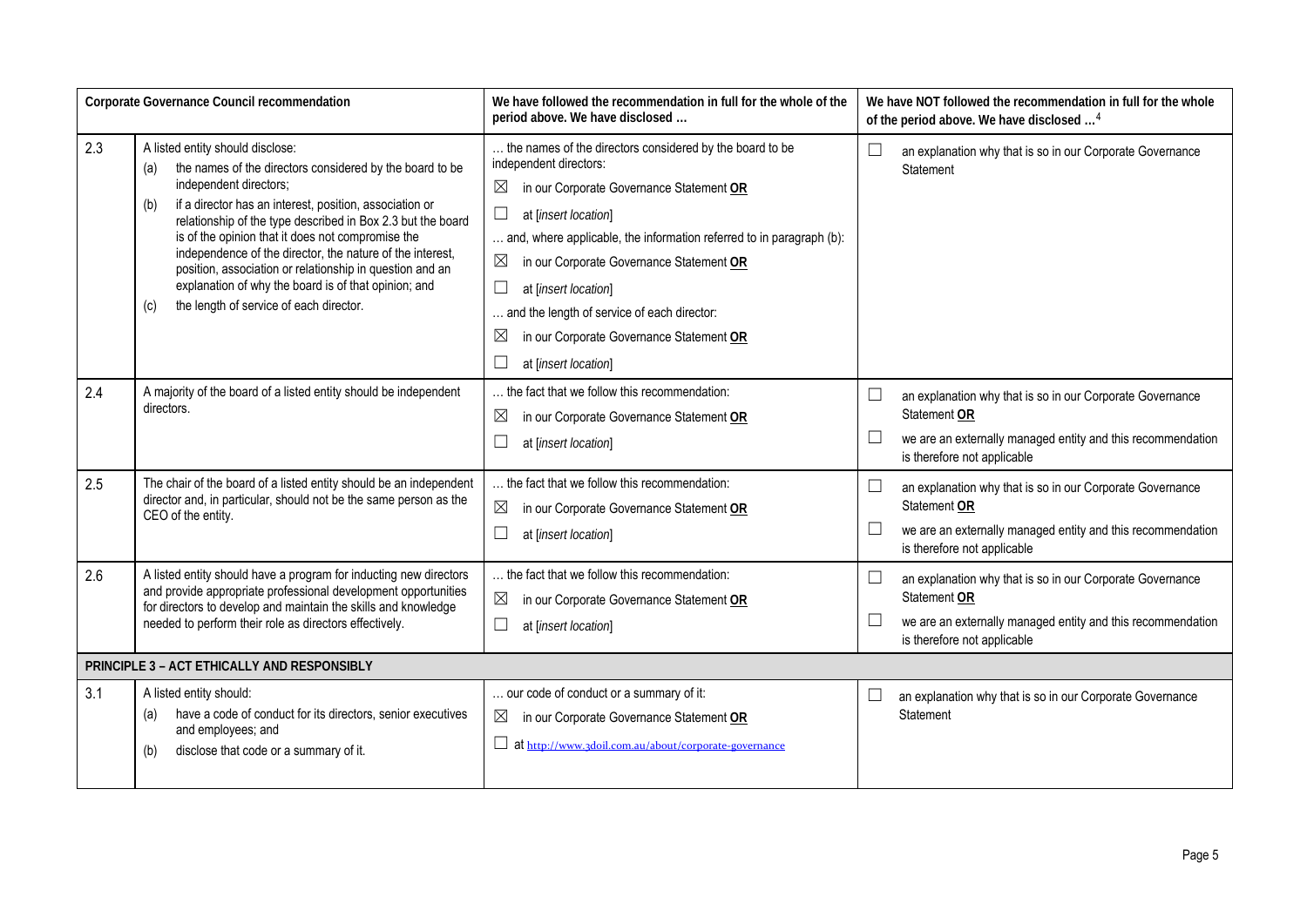| Corporate Governance Council recommendation                                                                                                                                                                                                                                                                                                                                                                                                                                                                                                                                                                |                                                                                                                                                                                                                                                                                                                                                                                                                                                                                                                                                                                                                                                                                                                                                                                                                                                                                                                                                                                      | We have followed the recommendation in full for the whole of the<br>We have NOT followed the recommendation in full for the whole<br>period above. We have disclosed<br>of the period above. We have disclosed <sup>4</sup>                                                                                                                                                                                                                                                                                                                                                                                                                                                                                                                                                                                                                                                                                                          |                                                                                  |  |  |
|------------------------------------------------------------------------------------------------------------------------------------------------------------------------------------------------------------------------------------------------------------------------------------------------------------------------------------------------------------------------------------------------------------------------------------------------------------------------------------------------------------------------------------------------------------------------------------------------------------|--------------------------------------------------------------------------------------------------------------------------------------------------------------------------------------------------------------------------------------------------------------------------------------------------------------------------------------------------------------------------------------------------------------------------------------------------------------------------------------------------------------------------------------------------------------------------------------------------------------------------------------------------------------------------------------------------------------------------------------------------------------------------------------------------------------------------------------------------------------------------------------------------------------------------------------------------------------------------------------|--------------------------------------------------------------------------------------------------------------------------------------------------------------------------------------------------------------------------------------------------------------------------------------------------------------------------------------------------------------------------------------------------------------------------------------------------------------------------------------------------------------------------------------------------------------------------------------------------------------------------------------------------------------------------------------------------------------------------------------------------------------------------------------------------------------------------------------------------------------------------------------------------------------------------------------|----------------------------------------------------------------------------------|--|--|
| PRINCIPLE 4 - SAFEGUARD INTEGRITY IN CORPORATE REPORTING                                                                                                                                                                                                                                                                                                                                                                                                                                                                                                                                                   |                                                                                                                                                                                                                                                                                                                                                                                                                                                                                                                                                                                                                                                                                                                                                                                                                                                                                                                                                                                      |                                                                                                                                                                                                                                                                                                                                                                                                                                                                                                                                                                                                                                                                                                                                                                                                                                                                                                                                      |                                                                                  |  |  |
| 4.1                                                                                                                                                                                                                                                                                                                                                                                                                                                                                                                                                                                                        | The board of a listed entity should:<br>have an audit committee which:<br>(a)<br>(1) has at least three members, all of whom are non-<br>executive directors and a majority of whom are<br>independent directors; and<br>(2) is chaired by an independent director, who is not the<br>chair of the board.<br>and disclose:<br>(3) the charter of the committee;<br>(4) the relevant qualifications and experience of the<br>members of the committee; and<br>(5) in relation to each reporting period, the number of<br>times the committee met throughout the period and<br>the individual attendances of the members at those<br>meetings; or<br>if it does not have an audit committee, disclose that fact<br>(b)<br>and the processes it employs that independently verify and<br>safeguard the integrity of its corporate reporting, including<br>the processes for the appointment and removal of the<br>external auditor and the rotation of the audit engagement<br>partner. | [If the entity complies with paragraph (a):]<br>the fact that we have an audit committee that complies with<br>paragraphs (1) and (2):<br>$\bowtie$<br>in our Corporate Governance Statement OR<br>⊔<br>at [insert location]<br>and a copy of the charter of the committee:<br>⊠ at http://www.3doil.com.au/about/corporate-governance<br>and the information referred to in paragraphs (4) and (5):<br>$\boxtimes$<br>in our Corporate Governance Statement OR<br>at [insert location]<br>[If the entity complies with paragraph (b):]<br>the fact that we do not have an audit committee and the processes<br>we employ that independently verify and safeguard the integrity of our<br>corporate reporting, including the processes for the appointment and<br>removal of the external auditor and the rotation of the audit<br>engagement partner:<br>in our Corporate Governance Statement OR<br>$\Box$<br>at [insert location] | $\Box$<br>an explanation why that is so in our Corporate Governance<br>Statement |  |  |
| 4.2<br>The board of a listed entity should, before it approves the entity's<br>financial statements for a financial period, receive from its CEO<br>and CFO a declaration that, in their opinion, the financial records<br>of the entity have been properly maintained and that the financial<br>statements comply with the appropriate accounting standards<br>and give a true and fair view of the financial position and<br>performance of the entity and that the opinion has been formed<br>on the basis of a sound system of risk management and internal<br>control which is operating effectively. |                                                                                                                                                                                                                                                                                                                                                                                                                                                                                                                                                                                                                                                                                                                                                                                                                                                                                                                                                                                      | the fact that we follow this recommendation:<br>⊠<br>in our Corporate Governance Statement OR<br>at [insert location]                                                                                                                                                                                                                                                                                                                                                                                                                                                                                                                                                                                                                                                                                                                                                                                                                | $\Box$<br>an explanation why that is so in our Corporate Governance<br>Statement |  |  |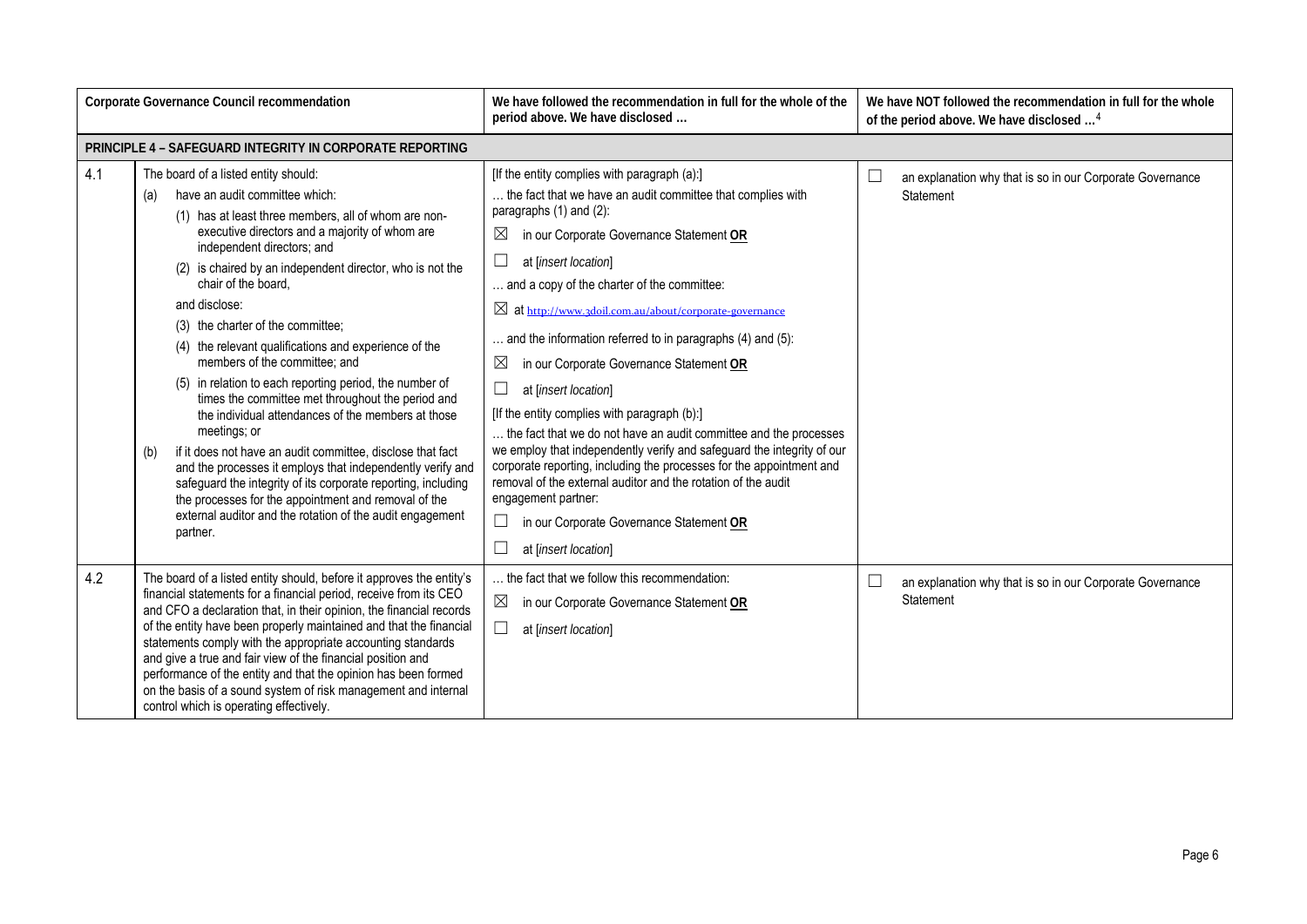| Corporate Governance Council recommendation          |                                                                                                                                                                                                                                                                                                                                                       | We have followed the recommendation in full for the whole of the<br>period above. We have disclosed                                       |                                                                             | We have NOT followed the recommendation in full for the whole<br>of the period above. We have disclosed <sup>4</sup>                                                                                                                |  |
|------------------------------------------------------|-------------------------------------------------------------------------------------------------------------------------------------------------------------------------------------------------------------------------------------------------------------------------------------------------------------------------------------------------------|-------------------------------------------------------------------------------------------------------------------------------------------|-----------------------------------------------------------------------------|-------------------------------------------------------------------------------------------------------------------------------------------------------------------------------------------------------------------------------------|--|
| 4.3                                                  | A listed entity that has an AGM should ensure that its external<br>auditor attends its AGM and is available to answer questions<br>from security holders relevant to the audit.                                                                                                                                                                       | the fact that we follow this recommendation:<br>⊠<br>in our Corporate Governance Statement OR<br>at [insert location]                     | ⊔                                                                           | an explanation why that is so in our Corporate Governance<br>Statement OR<br>we are an externally managed entity that does not hold an<br>annual general meeting and this recommendation is therefore<br>not applicable             |  |
|                                                      | PRINCIPLE 5 - MAKE TIMELY AND BALANCED DISCLOSURE                                                                                                                                                                                                                                                                                                     |                                                                                                                                           |                                                                             |                                                                                                                                                                                                                                     |  |
| 5.1                                                  | A listed entity should:<br>have a written policy for complying with its continuous<br>(a)<br>disclosure obligations under the Listing Rules; and<br>disclose that policy or a summary of it.<br>(b)                                                                                                                                                   | our continuous disclosure compliance policy or a summary of it:<br>⊠<br>in our Corporate Governance Statement OR<br>at [insert location]  |                                                                             | an explanation why that is so in our Corporate Governance<br>Statement                                                                                                                                                              |  |
| PRINCIPLE 6 - RESPECT THE RIGHTS OF SECURITY HOLDERS |                                                                                                                                                                                                                                                                                                                                                       |                                                                                                                                           |                                                                             |                                                                                                                                                                                                                                     |  |
| 6.1                                                  | A listed entity should provide information about itself and its<br>governance to investors via its website.                                                                                                                                                                                                                                           | information about us and our governance on our website:<br>$\boxtimes$ at http://www.3doil.com.au/about/corporate-governance              | ∟                                                                           | an explanation why that is so in our Corporate Governance<br>Statement                                                                                                                                                              |  |
| 6.2                                                  | A listed entity should design and implement an investor relations<br>program to facilitate effective two-way communication with<br>investors.                                                                                                                                                                                                         | the fact that we follow this recommendation:<br>$\boxtimes$<br>in our Corporate Governance Statement OR<br>$\Box$<br>at [insert location] |                                                                             | an explanation why that is so in our Corporate Governance<br>Statement                                                                                                                                                              |  |
| 6.3                                                  | A listed entity should disclose the policies and processes it has in<br>our policies and processes for facilitating and encouraging<br>participation at meetings of security holders:<br>place to facilitate and encourage participation at meetings of<br>security holders.<br>⊠<br>in our Corporate Governance Statement OR<br>at [insert location] |                                                                                                                                           | L<br>L                                                                      | an explanation why that is so in our Corporate Governance<br>Statement OR<br>we are an externally managed entity that does not hold<br>periodic meetings of security holders and this recommendation<br>is therefore not applicable |  |
| 6.4                                                  | A listed entity should give security holders the option to receive<br>communications from, and send communications to, the entity<br>and its security registry electronically.                                                                                                                                                                        | the fact that we follow this recommendation:<br>⊠<br>in our Corporate Governance Statement OR<br>at [insert location]                     | an explanation why that is so in our Corporate Governance<br>∟<br>Statement |                                                                                                                                                                                                                                     |  |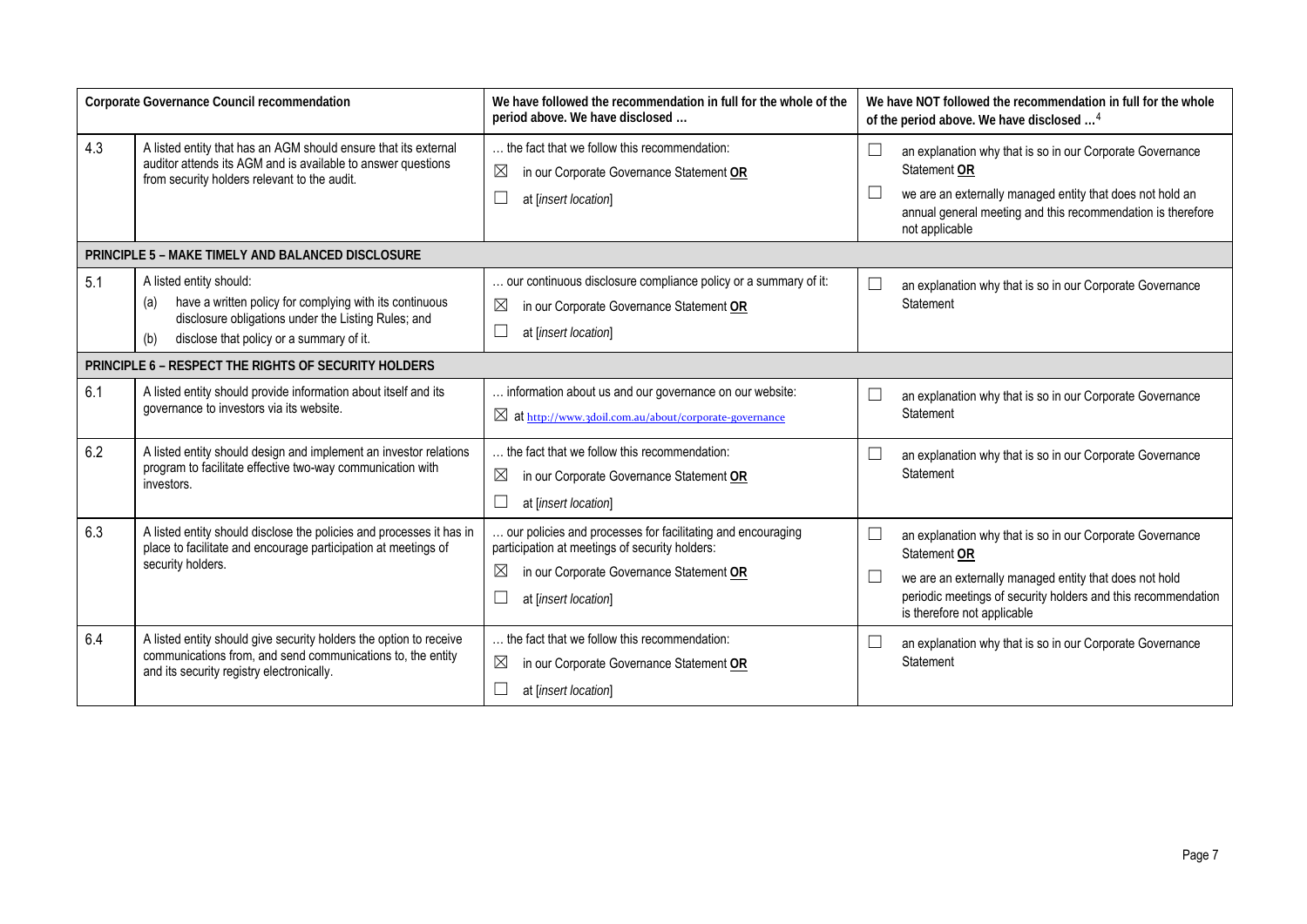| Corporate Governance Council recommendation                                                                                                                                                                                                                                                |                                                                                                                                                                                                                                                                                                                                                                                                                                                                                                                                                                                                                                                                                                                                                    | We have followed the recommendation in full for the whole of the<br>period above. We have disclosed                                                                                                                                                                                                                                                                                                                                                                                                                                                                                                                                                                                                                                                                | We have NOT followed the recommendation in full for the whole<br>of the period above. We have disclosed <sup>4</sup> |  |
|--------------------------------------------------------------------------------------------------------------------------------------------------------------------------------------------------------------------------------------------------------------------------------------------|----------------------------------------------------------------------------------------------------------------------------------------------------------------------------------------------------------------------------------------------------------------------------------------------------------------------------------------------------------------------------------------------------------------------------------------------------------------------------------------------------------------------------------------------------------------------------------------------------------------------------------------------------------------------------------------------------------------------------------------------------|--------------------------------------------------------------------------------------------------------------------------------------------------------------------------------------------------------------------------------------------------------------------------------------------------------------------------------------------------------------------------------------------------------------------------------------------------------------------------------------------------------------------------------------------------------------------------------------------------------------------------------------------------------------------------------------------------------------------------------------------------------------------|----------------------------------------------------------------------------------------------------------------------|--|
|                                                                                                                                                                                                                                                                                            | <b>PRINCIPLE 7 - RECOGNISE AND MANAGE RISK</b>                                                                                                                                                                                                                                                                                                                                                                                                                                                                                                                                                                                                                                                                                                     |                                                                                                                                                                                                                                                                                                                                                                                                                                                                                                                                                                                                                                                                                                                                                                    |                                                                                                                      |  |
| 7.1                                                                                                                                                                                                                                                                                        | The board of a listed entity should:<br>have a committee or committees to oversee risk, each of<br>(a)<br>which:<br>(1) has at least three members, a majority of whom are<br>independent directors; and<br>(2) is chaired by an independent director,<br>and disclose:<br>(3) the charter of the committee;<br>(4) the members of the committee; and<br>(5) as at the end of each reporting period, the number of<br>times the committee met throughout the period and<br>the individual attendances of the members at those<br>meetings; or<br>if it does not have a risk committee or committees that<br>(b)<br>satisfy (a) above, disclose that fact and the processes it<br>employs for overseeing the entity's risk management<br>framework. | [If the entity complies with paragraph (a):]<br>the fact that we have a committee or committees to oversee risk<br>that comply with paragraphs (1) and (2):<br>in our Corporate Governance Statement OR<br>at [insert location]<br>and a copy of the charter of the committee:<br>at http://www.3doil.com.au/about/corporate-governance<br>and the information referred to in paragraphs (4) and (5):<br>in our Corporate Governance Statement OR<br>П<br>at [insert location]<br>[If the entity complies with paragraph (b):]<br>the fact that we do not have a risk committee or committees that<br>satisfy (a) and the processes we employ for overseeing our risk<br>management framework:<br>in our Corporate Governance Statement OR<br>at [insert location] | └<br>an explanation why that is so in our Corporate Governance<br>Statement                                          |  |
| The board or a committee of the board should:<br>7.2<br>review the entity's risk management framework at least<br>(a)<br>annually to satisfy itself that it continues to be sound; and<br>disclose, in relation to each reporting period, whether such<br>(b)<br>a review has taken place. |                                                                                                                                                                                                                                                                                                                                                                                                                                                                                                                                                                                                                                                                                                                                                    | the fact that board or a committee of the board reviews the entity's<br>risk management framework at least annually to satisfy itself that it<br>continues to be sound:<br>in our Corporate Governance Statement OR<br>$\boxtimes$<br>at [insert location]<br>and that such a review has taken place in the reporting period<br>covered by this Appendix 4G:<br>in our Corporate Governance Statement OR<br>⊠ at http://www.3doil.com.au/about/corporate-governance                                                                                                                                                                                                                                                                                                | $\Box$<br>an explanation why that is so in our Corporate Governance<br>Statement                                     |  |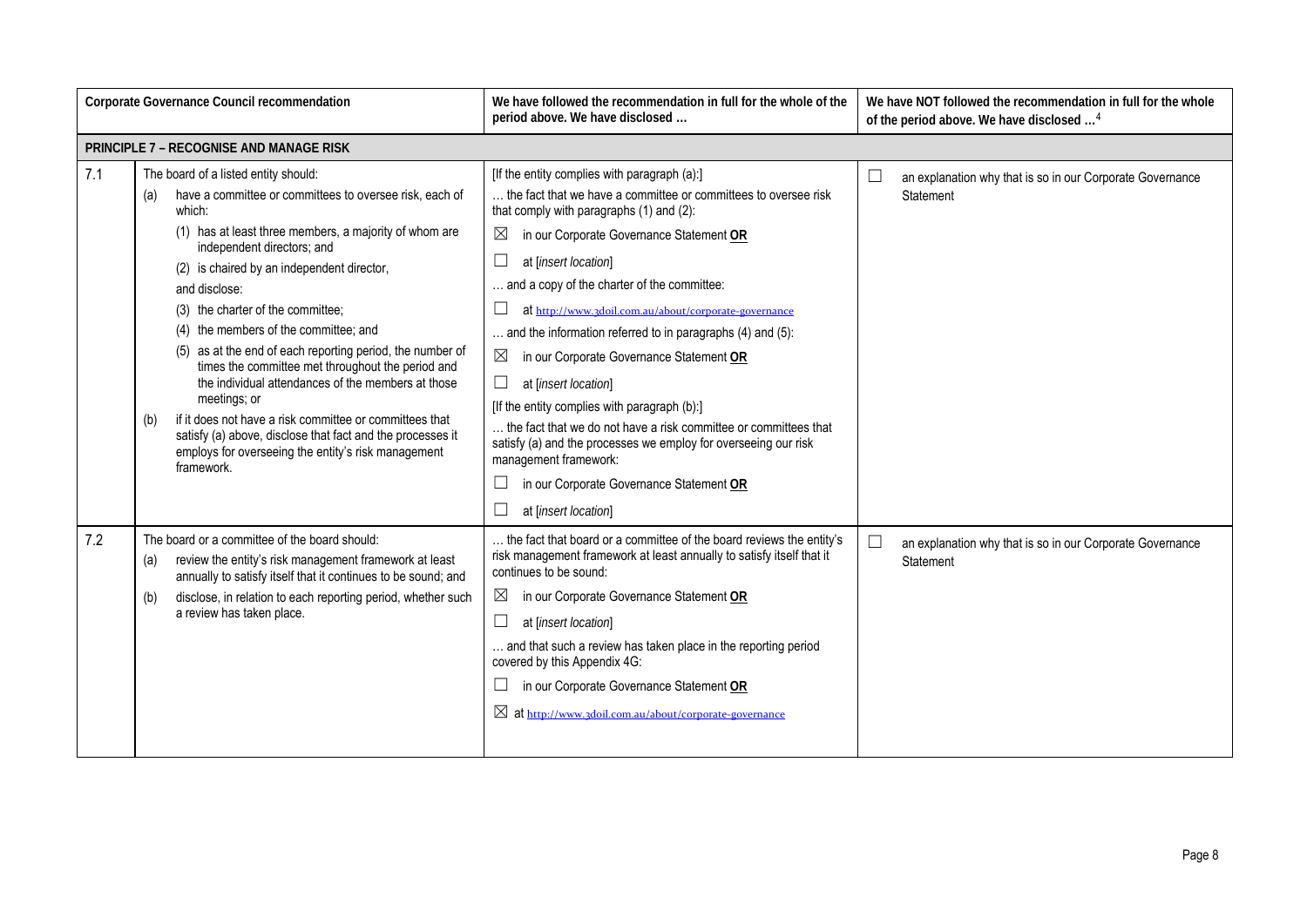| Corporate Governance Council recommendation |                                                                                                                                                                                                                                                                                                                                                                              | We have followed the recommendation in full for the whole of the<br>period above. We have disclosed                                                                                                                                                                                                                                                                                                                                                                                                                                               | We have NOT followed the recommendation in full for the whole<br>of the period above. We have disclosed <sup>4</sup> |  |
|---------------------------------------------|------------------------------------------------------------------------------------------------------------------------------------------------------------------------------------------------------------------------------------------------------------------------------------------------------------------------------------------------------------------------------|---------------------------------------------------------------------------------------------------------------------------------------------------------------------------------------------------------------------------------------------------------------------------------------------------------------------------------------------------------------------------------------------------------------------------------------------------------------------------------------------------------------------------------------------------|----------------------------------------------------------------------------------------------------------------------|--|
| 7.3                                         | A listed entity should disclose:<br>if it has an internal audit function, how the function is<br>(a)<br>structured and what role it performs; or<br>if it does not have an internal audit function, that fact and<br>(b)<br>the processes it employs for evaluating and continually<br>improving the effectiveness of its risk management and<br>internal control processes. | [If the entity complies with paragraph (a):]<br>how our internal audit function is structured and what role it<br>performs:<br>in our Corporate Governance Statement OR<br>at [insert location]<br>[If the entity complies with paragraph (b):]<br>the fact that we do not have an internal audit function and the<br>processes we employ for evaluating and continually improving the<br>effectiveness of our risk management and internal control processes:<br>$\boxtimes$<br>in our Corporate Governance Statement OR<br>at [insert location] | $\boxtimes$<br>an explanation why that is so in our Corporate Governance<br>Statement                                |  |
| 7.4                                         | A listed entity should disclose whether it has any material<br>exposure to economic, environmental and social sustainability<br>risks and, if it does, how it manages or intends to manage those<br>risks.                                                                                                                                                                   | whether we have any material exposure to economic,<br>environmental and social sustainability risks and, if we do, how we<br>manage or intend to manage those risks:<br>$\boxtimes$<br>in our Corporate Governance Statement OR<br>at [insert location]                                                                                                                                                                                                                                                                                           | an explanation why that is so in our Corporate Governance<br>Statement                                               |  |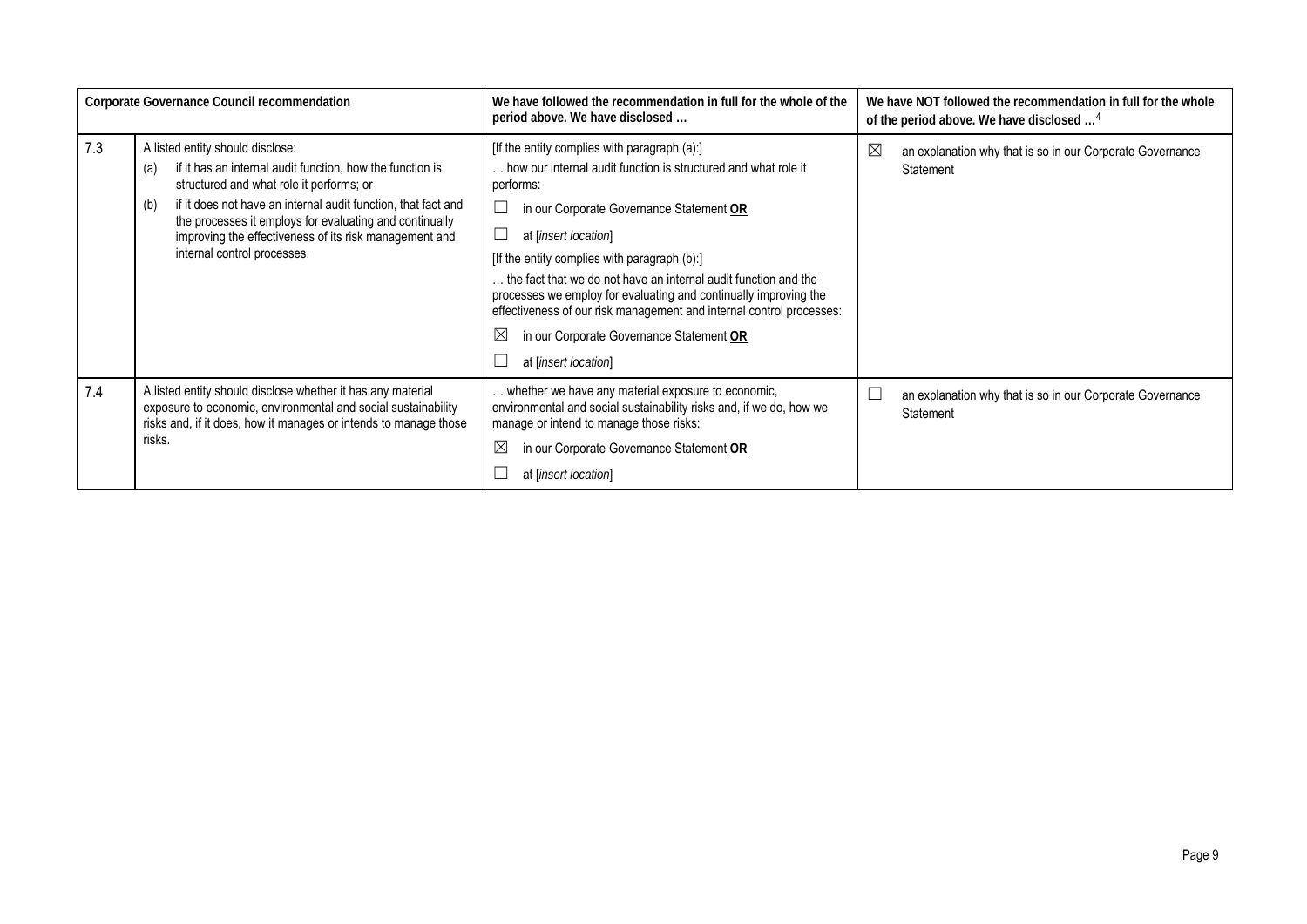| Corporate Governance Council recommendation                                                                                                                                                                          |                                                                                                                                                                                                                                                                                                                                                                                                                                                                                                                                                                                                                                                                                                                                                                                                      | We have followed the recommendation in full for the whole of the<br>period above. We have disclosed                                                                                                                                                                                                                                                                                                                                                                                                                                                                                                                                                                                                                                                                                                                                                                                                 | We have NOT followed the recommendation in full for the whole<br>of the period above. We have disclosed <sup>4</sup>                                                                                                                                                                                                         |  |
|----------------------------------------------------------------------------------------------------------------------------------------------------------------------------------------------------------------------|------------------------------------------------------------------------------------------------------------------------------------------------------------------------------------------------------------------------------------------------------------------------------------------------------------------------------------------------------------------------------------------------------------------------------------------------------------------------------------------------------------------------------------------------------------------------------------------------------------------------------------------------------------------------------------------------------------------------------------------------------------------------------------------------------|-----------------------------------------------------------------------------------------------------------------------------------------------------------------------------------------------------------------------------------------------------------------------------------------------------------------------------------------------------------------------------------------------------------------------------------------------------------------------------------------------------------------------------------------------------------------------------------------------------------------------------------------------------------------------------------------------------------------------------------------------------------------------------------------------------------------------------------------------------------------------------------------------------|------------------------------------------------------------------------------------------------------------------------------------------------------------------------------------------------------------------------------------------------------------------------------------------------------------------------------|--|
|                                                                                                                                                                                                                      | PRINCIPLE 8 - REMUNERATE FAIRLY AND RESPONSIBLY                                                                                                                                                                                                                                                                                                                                                                                                                                                                                                                                                                                                                                                                                                                                                      |                                                                                                                                                                                                                                                                                                                                                                                                                                                                                                                                                                                                                                                                                                                                                                                                                                                                                                     |                                                                                                                                                                                                                                                                                                                              |  |
| 8.1                                                                                                                                                                                                                  | The board of a listed entity should:<br>have a remuneration committee which:<br>(a)<br>(1) has at least three members, a majority of whom are<br>independent directors; and<br>(2) is chaired by an independent director,<br>and disclose:<br>(3) the charter of the committee;<br>(4) the members of the committee; and<br>(5) as at the end of each reporting period, the number of<br>times the committee met throughout the period and<br>the individual attendances of the members at those<br>meetings; or<br>if it does not have a remuneration committee, disclose that<br>(b)<br>fact and the processes it employs for setting the level and<br>composition of remuneration for directors and senior<br>executives and ensuring that such remuneration is<br>appropriate and not excessive. | [If the entity complies with paragraph (a):]<br>the fact that we have a remuneration committee that complies with<br>paragraphs (1) and (2):<br>⊔<br>in our Corporate Governance Statement OR<br>$\Box$<br>at [insert location]<br>and a copy of the charter of the committee:<br>$\Box$<br>at http://www.3doil.com.au/about/corporate-governance<br>and the information referred to in paragraphs (4) and (5):<br>$\boxtimes$<br>in our Corporate Governance Statement OR<br>$\Box$<br>at [insert location]<br>[If the entity complies with paragraph (b):]<br>the fact that we do not have a remuneration committee and the<br>processes we employ for setting the level and composition of<br>remuneration for directors and senior executives and ensuring that<br>such remuneration is appropriate and not excessive:<br>П<br>in our Corporate Governance Statement OR<br>at [insert location] | $\boxtimes$<br>an explanation why that is so in our Corporate Governance<br>Statement OR<br>$\Box$<br>we are an externally managed entity and this recommendation is<br>therefore not applicable                                                                                                                             |  |
| 8.2<br>A listed entity should separately disclose its policies and<br>practices regarding the remuneration of non-executive directors<br>and the remuneration of executive directors and other senior<br>executives. |                                                                                                                                                                                                                                                                                                                                                                                                                                                                                                                                                                                                                                                                                                                                                                                                      | separately our remuneration policies and practices regarding the<br>remuneration of non-executive directors and the remuneration of<br>executive directors and other senior executives:<br>$\Box$<br>in our Corporate Governance Statement OR<br>$\boxtimes$<br>at http://www.3doil.com.au/investors/annual-reports                                                                                                                                                                                                                                                                                                                                                                                                                                                                                                                                                                                 | $\Box$<br>an explanation why that is so in our Corporate Governance<br>Statement OR<br>⊔<br>we are an externally managed entity and this recommendation<br>is therefore not applicable                                                                                                                                       |  |
| 8.3                                                                                                                                                                                                                  | A listed entity which has an equity-based remuneration scheme<br>should:<br>have a policy on whether participants are permitted to<br>(a)<br>enter into transactions (whether through the use of<br>derivatives or otherwise) which limit the economic risk of<br>participating in the scheme; and<br>disclose that policy or a summary of it.<br>(b)                                                                                                                                                                                                                                                                                                                                                                                                                                                | . our policy on this issue or a summary of it:<br>$\Box$<br>in our Corporate Governance Statement OR<br>$\Box$<br>at [insert location]                                                                                                                                                                                                                                                                                                                                                                                                                                                                                                                                                                                                                                                                                                                                                              | $\Box$<br>an explanation why that is so in our Corporate Governance<br><b>Statement OR</b><br>$\boxtimes$<br>we do not have an equity-based remuneration scheme and this<br>recommendation is therefore not applicable OR<br>└<br>we are an externally managed entity and this recommendation<br>is therefore not applicable |  |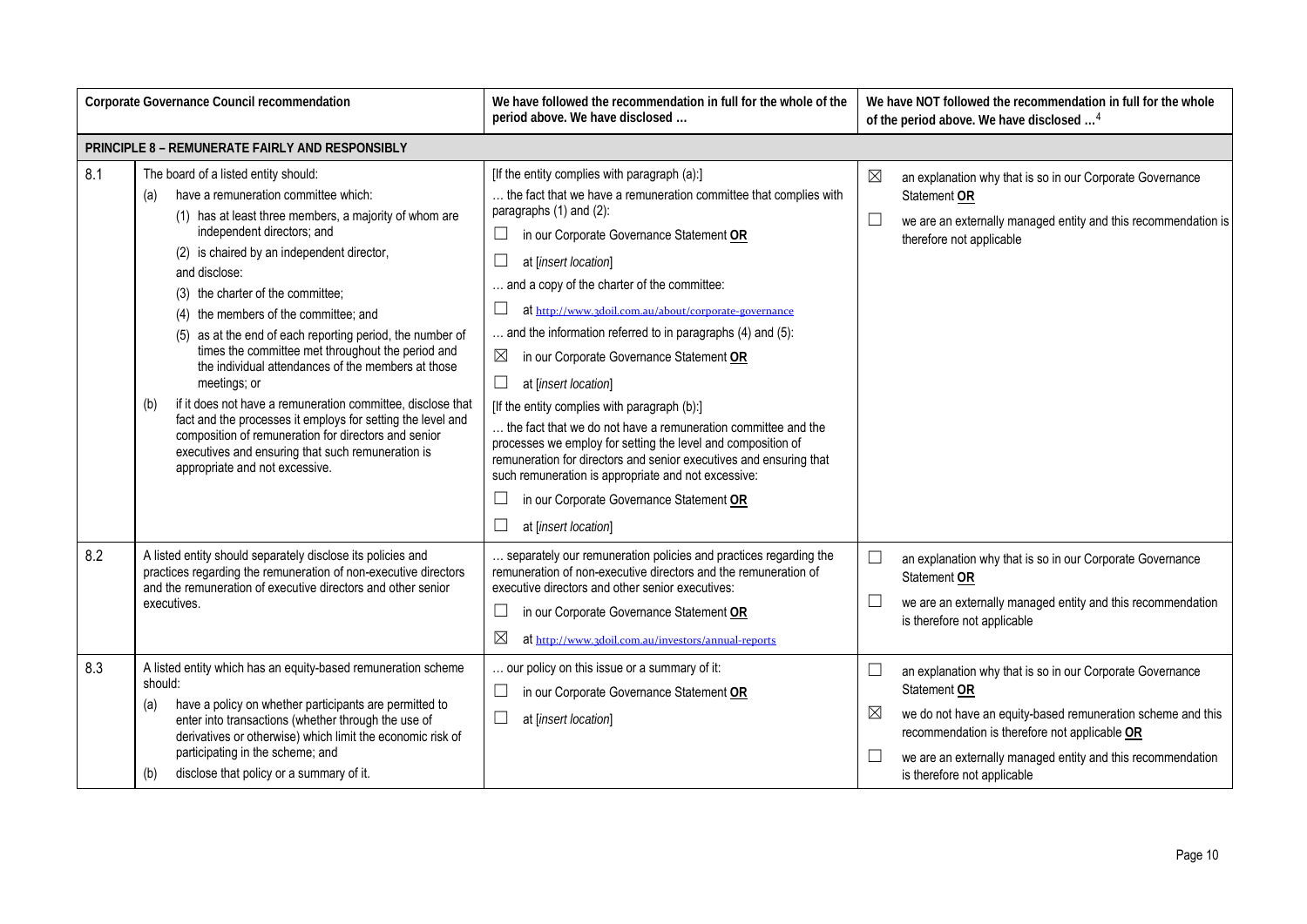| Corporate Governance Council recommendation                                                                                                                                                                       |                                                                                                                                                                                                                                                                                                                                                                                                                        | We have followed the recommendation in full for the whole of the<br>period above. We have disclosed                                                         | We have NOT followed the recommendation in full for the whole<br>of the period above. We have disclosed <sup>4</sup> |  |  |
|-------------------------------------------------------------------------------------------------------------------------------------------------------------------------------------------------------------------|------------------------------------------------------------------------------------------------------------------------------------------------------------------------------------------------------------------------------------------------------------------------------------------------------------------------------------------------------------------------------------------------------------------------|-------------------------------------------------------------------------------------------------------------------------------------------------------------|----------------------------------------------------------------------------------------------------------------------|--|--|
|                                                                                                                                                                                                                   | ADDITIONAL DISCLOSURES APPLICABLE TO EXTERNALLY MANAGED LISTED ENTITIES                                                                                                                                                                                                                                                                                                                                                |                                                                                                                                                             |                                                                                                                      |  |  |
|                                                                                                                                                                                                                   | Alternative to Recommendation 1.1 for externally managed listed<br>entities:<br>The responsible entity of an externally managed listed entity<br>should disclose:<br>the arrangements between the responsible entity and the<br>(a)<br>listed entity for managing the affairs of the listed entity;<br>the role and responsibility of the board of the responsible<br>(b)<br>entity for overseeing those arrangements. | the information referred to in paragraphs (a) and (b):<br>in our Corporate Governance Statement OR<br>at [insert location]<br>$\boxtimes$<br>Not applicable | an explanation why that is so in our Corporate Governance<br>Statement                                               |  |  |
| Alternative to Recommendations 8.1, 8.2 and 8.3 for externally<br>managed listed entities:<br>An externally managed listed entity should clearly disclose the<br>terms governing the remuneration of the manager. |                                                                                                                                                                                                                                                                                                                                                                                                                        | the terms governing our remuneration as manager of the entity:<br>in our Corporate Governance Statement OR<br>at [insert location]<br>Not applicable        | an explanation why that is so in our Corporate Governance<br>Statement                                               |  |  |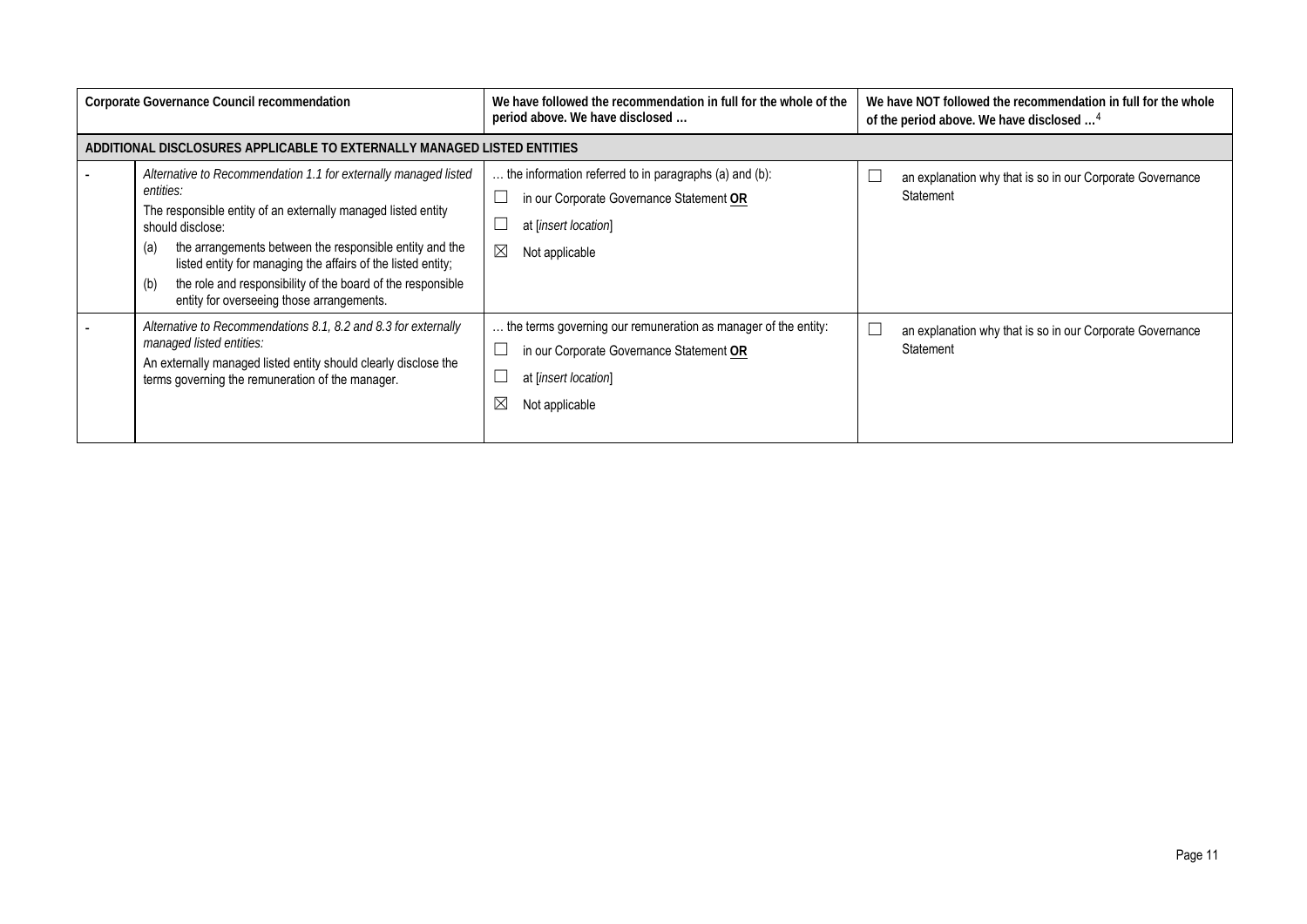# Corporate governance statement

This document discloses the extent to which 3D Oil Limited ACN 105 597 279 (**Company**) has followed the recommendations set by the ASX Corporate Governance Council in the third edition of its Corporate Governance Principles and Recommendations (**ASX Recommendations**) during the relevant part of the reporting period.

This document is current as at 30 June 2015 and has been approved by the board of the Company.

|     | <b>ASX RECOMMENDATION</b>                                                                                                                                                                                                                                                                                                                                                               | <b>COMPLIED WITH?</b> | <b>COMMENT</b>                                                                                                                                                                                                                                                                             |  |  |
|-----|-----------------------------------------------------------------------------------------------------------------------------------------------------------------------------------------------------------------------------------------------------------------------------------------------------------------------------------------------------------------------------------------|-----------------------|--------------------------------------------------------------------------------------------------------------------------------------------------------------------------------------------------------------------------------------------------------------------------------------------|--|--|
| 1.  | Principle 1 - Lay solid foundations for management and oversight                                                                                                                                                                                                                                                                                                                        |                       |                                                                                                                                                                                                                                                                                            |  |  |
|     | A listed entity should establish and disclose the respective roles and responsibilities of its board and management and how their performance<br>is monitored and evaluated.                                                                                                                                                                                                            |                       |                                                                                                                                                                                                                                                                                            |  |  |
| 1.1 | <b>ASX Recommendation 1.1</b><br>Companies should disclose:<br>the respective roles and responsibilities of its board and<br>а.<br>management and<br>those matters expressly reserved to the board and those delegated<br>b.<br>to management                                                                                                                                           | Yes<br>Yes            | Refer Section A of the Company's Corporate Governance Charter for further detail<br>which is located on the Company's website at the following link:<br>http://www.3doil.com.au/about/corporate-governance                                                                                 |  |  |
| 1.2 | <b>ASX Recommendation 1.2</b><br>A listed entity should:<br>undertake appropriate checks before appointing a person, or<br>a.<br>putting forward to security holders a candidate for election, as a<br>director; and<br>provide security holders with all material information in its<br>b.<br>possession relevant to a decision on whether or not to elect or re-<br>elect a director. | Yes<br>Yes            | Refer Section C of the Company's Corporate Governance Charter for further detail<br>which is located on the Company's website at the following link:<br>http://www.3doil.com.au/about/corporate-governance<br>Information is included in The Company's Notice of Meetings to shareholders. |  |  |
| 1.3 | <b>ASX Recommendation 1.3</b><br>A listed entity should have a written agreement with each director and<br>senior executive setting out the terms of their appointment.                                                                                                                                                                                                                 | Yes                   | Details of executive contracts in place are detailed in the Company's Annual<br>Remuneration Report in the 2015 Annual Report                                                                                                                                                              |  |  |
| 1.4 | <b>ASX Recommendation 1.4</b><br>The company secretary of a listed entity should be accountable directly<br>to the board, through the chair, on all matters to do with the proper<br>functioning of the board.                                                                                                                                                                          | Yes                   | Refer Section A4 of the Company's Corporate Governance Charter for further detail<br>which is located on the Company's website at the following link:<br>http://www.3doil.com.au/about/corporate-governance                                                                                |  |  |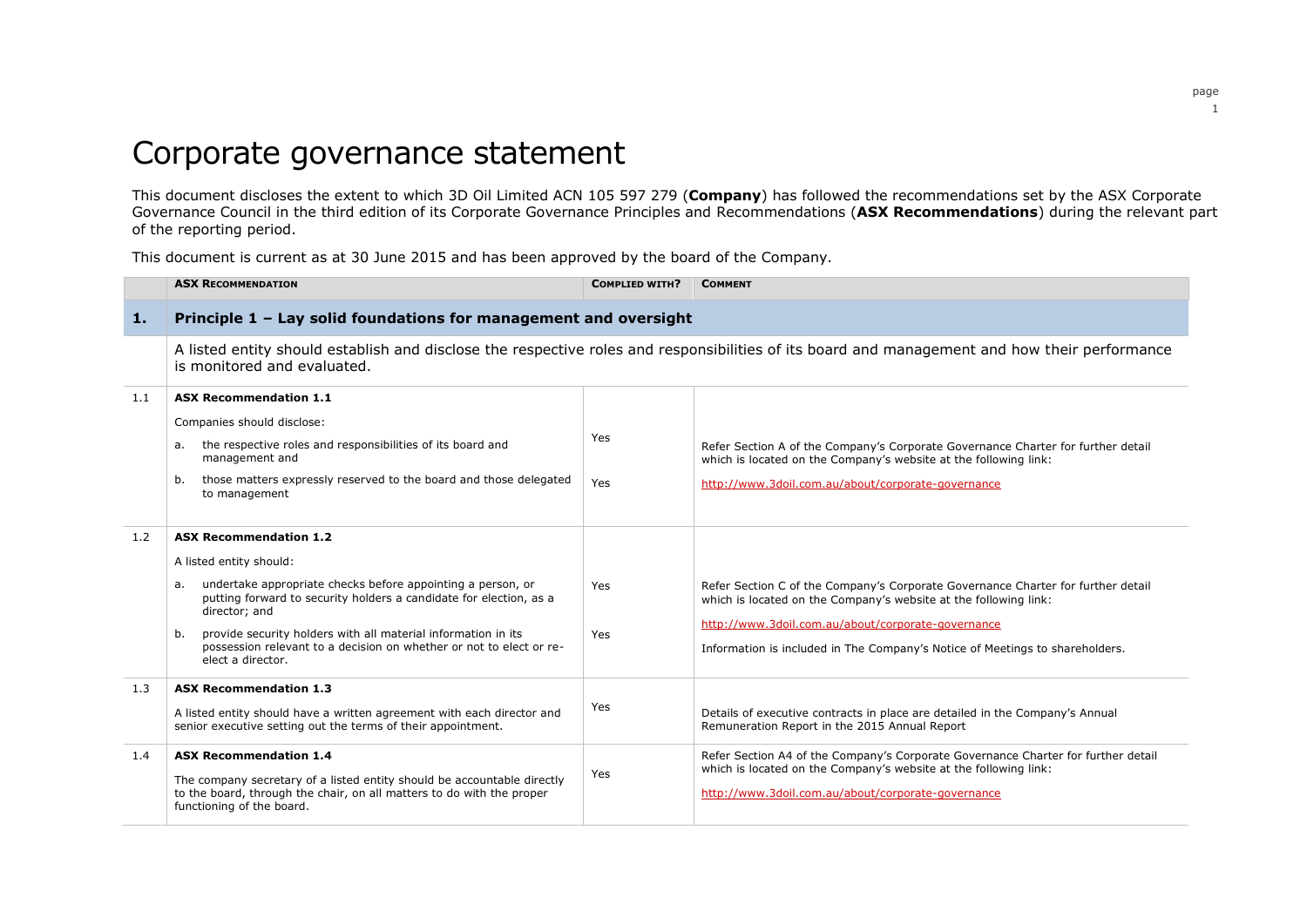|     | <b>ASX RECOMMENDATION</b>                                                                                                                                                                                                                                                                                                                                                                                                | <b>COMPLIED WITH?</b> | <b>COMMENT</b>                                                                                                                                                                        |
|-----|--------------------------------------------------------------------------------------------------------------------------------------------------------------------------------------------------------------------------------------------------------------------------------------------------------------------------------------------------------------------------------------------------------------------------|-----------------------|---------------------------------------------------------------------------------------------------------------------------------------------------------------------------------------|
|     |                                                                                                                                                                                                                                                                                                                                                                                                                          |                       |                                                                                                                                                                                       |
| 1.5 | <b>ASX Recommendation 1.5</b>                                                                                                                                                                                                                                                                                                                                                                                            |                       |                                                                                                                                                                                       |
|     | A listed entity should:                                                                                                                                                                                                                                                                                                                                                                                                  |                       |                                                                                                                                                                                       |
|     | have a diversity policy which includes requirements for the board<br>а.<br>or a relevant committee of the board to set measurable objectives<br>for achieving gender diversity and to assess annually both the<br>objectives and the entity's progress in achieving them;                                                                                                                                                | Yes                   | Refer to the Company's Diversity Policy for further detail which is located on the<br>Company's website at the following link: http://www.3doil.com.au/about/corporate-<br>governance |
|     | disclose that policy or a summary of it; and<br>b.                                                                                                                                                                                                                                                                                                                                                                       |                       |                                                                                                                                                                                       |
|     | disclose as at the end of each reporting period the measurable<br>c.<br>objectives for achieving gender diversity set by the board or a<br>Yes<br>relevant committee of the board in accordance with the entity's<br>diversity policy and its progress towards achieving them, and<br>either:                                                                                                                            |                       | Refer to the Company's Diversity Policy for further detail which is located on the<br>Company's website at the following link: http://www.3doil.com.au/about/corporate-<br>governance |
|     | 1. the respective proportions of men and women on the board, in<br>senior executive positions and across the whole organisation<br>(including how the entity has defined "senior executive" for<br>these purposes); or<br>if the entity is a "relevant employer" under the Workplace<br>2.<br>Gender Equality Act, the entity's most recent "Gender Equality<br>Indicators", as defined in and published under that Act. | Yes                   | The proportion of women on the board, women in senior executive positions and<br>women employees in the whole organisation as at reporting date was as follows:                       |
|     |                                                                                                                                                                                                                                                                                                                                                                                                                          |                       | <b>Senior</b><br>Whole<br>executive                                                                                                                                                   |
|     |                                                                                                                                                                                                                                                                                                                                                                                                                          |                       | Gender<br><b>Board</b><br>positions<br>organisation<br>No of women<br>$\mathbf{1}$<br>$\Omega$<br>2                                                                                   |
|     |                                                                                                                                                                                                                                                                                                                                                                                                                          | Not applicable        | $0\%$<br>25%<br>20%<br>% women                                                                                                                                                        |
| 1.6 | <b>ASX Recommendation 1.6</b>                                                                                                                                                                                                                                                                                                                                                                                            |                       |                                                                                                                                                                                       |
|     | A listed entity should:                                                                                                                                                                                                                                                                                                                                                                                                  |                       | Refer Section C of the Company's Corporate Governance Charter for further detail<br>which is located on the Company's website at the following link:                                  |
|     | have and disclose a process for periodically evaluating the<br>а.<br>performance of the board, its committees and individual directors;<br>and                                                                                                                                                                                                                                                                           | Yes                   | http://www.3doil.com.au/about/corporate-governance                                                                                                                                    |
|     | disclose, in relation to each reporting period, whether a<br>b.<br>performance evaluation was undertaken in the reporting period in<br>accordance with that process.                                                                                                                                                                                                                                                     | Yes                   | No performance evaluation was undertaken during the period to June 2015. This<br>review will be completed by November 2015 and each subsequent November.                              |
| 1.7 | <b>ASX Recommendation 1.7</b>                                                                                                                                                                                                                                                                                                                                                                                            |                       |                                                                                                                                                                                       |
|     | A listed entity should:                                                                                                                                                                                                                                                                                                                                                                                                  |                       |                                                                                                                                                                                       |
|     | have and disclose a process for periodically evaluating the<br>а.<br>performance of its senior executives; and                                                                                                                                                                                                                                                                                                           | Yes                   | Refer Section C of the Company's Corporate Governance Charter for further detail<br>which is located on the Company's website at the following link:                                  |
|     | disclose, in relation to each reporting period, whether a<br>b.                                                                                                                                                                                                                                                                                                                                                          | Yes                   | http://www.3doil.com.au/about/corporate-governance                                                                                                                                    |
|     | performance evaluation was undertaken in the reporting period in<br>accordance with that process.                                                                                                                                                                                                                                                                                                                        |                       | The Company did undertake a performance review of the managing Director during<br>the year                                                                                            |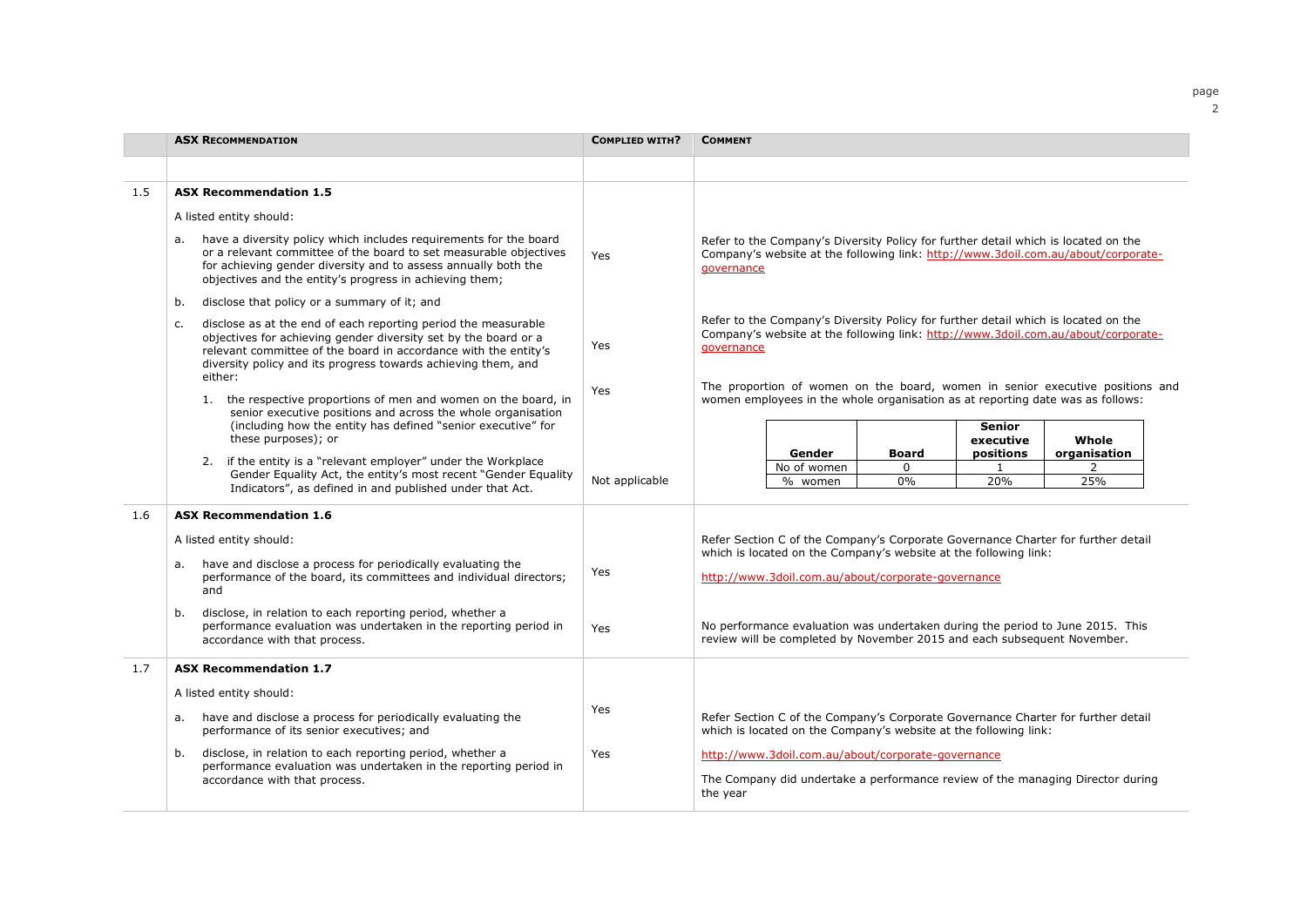|     | <b>ASX RECOMMENDATION</b>                                                                                                                                                                                                                                                                                                                                                                                        | <b>COMPLIED WITH?</b> | <b>COMMENT</b>                                                                                                                                                                                                                                                                                                                                                                                                                                                                                                                                                                                                               |  |  |
|-----|------------------------------------------------------------------------------------------------------------------------------------------------------------------------------------------------------------------------------------------------------------------------------------------------------------------------------------------------------------------------------------------------------------------|-----------------------|------------------------------------------------------------------------------------------------------------------------------------------------------------------------------------------------------------------------------------------------------------------------------------------------------------------------------------------------------------------------------------------------------------------------------------------------------------------------------------------------------------------------------------------------------------------------------------------------------------------------------|--|--|
| 2.  | Principle 2 - Structure the board to add value                                                                                                                                                                                                                                                                                                                                                                   |                       |                                                                                                                                                                                                                                                                                                                                                                                                                                                                                                                                                                                                                              |  |  |
|     | A listed entity should have a board of an appropriate size, composition, skills and commitment to enable it to discharge its duties effectively.                                                                                                                                                                                                                                                                 |                       |                                                                                                                                                                                                                                                                                                                                                                                                                                                                                                                                                                                                                              |  |  |
| 2.1 | <b>ASX Recommendation 2.1</b>                                                                                                                                                                                                                                                                                                                                                                                    | a. No                 |                                                                                                                                                                                                                                                                                                                                                                                                                                                                                                                                                                                                                              |  |  |
|     | The board of a listed entity should:                                                                                                                                                                                                                                                                                                                                                                             | 1. N/A                |                                                                                                                                                                                                                                                                                                                                                                                                                                                                                                                                                                                                                              |  |  |
|     | have a nomination committee which:<br>a.                                                                                                                                                                                                                                                                                                                                                                         | 2. N/A                | Due to the size of the Company and its Board, the Board will fulfil the roles and                                                                                                                                                                                                                                                                                                                                                                                                                                                                                                                                            |  |  |
|     | 1. has at least three members, a majority of whom are<br>independent directors; and                                                                                                                                                                                                                                                                                                                              | 3. N/A                | responsibilities in relation to nomination.                                                                                                                                                                                                                                                                                                                                                                                                                                                                                                                                                                                  |  |  |
|     | 2. is chaired by an independent director,                                                                                                                                                                                                                                                                                                                                                                        | 4. $N/A$              | Refer Section C of the Company's Corporate Governance Charter for further detail<br>which is located on the Company's website at the following link:                                                                                                                                                                                                                                                                                                                                                                                                                                                                         |  |  |
|     | and disclose:                                                                                                                                                                                                                                                                                                                                                                                                    | 5. $N/A$              | http://www.3doil.com.au/about/corporate-governance                                                                                                                                                                                                                                                                                                                                                                                                                                                                                                                                                                           |  |  |
|     | 3. the charter of the committee;                                                                                                                                                                                                                                                                                                                                                                                 |                       |                                                                                                                                                                                                                                                                                                                                                                                                                                                                                                                                                                                                                              |  |  |
|     | the members of the committee; and<br>4.                                                                                                                                                                                                                                                                                                                                                                          |                       |                                                                                                                                                                                                                                                                                                                                                                                                                                                                                                                                                                                                                              |  |  |
|     | as at the end of each reporting period, the number of times<br>5.<br>the committee met throughout the period and the individual<br>attendances of the members at those meetings; or                                                                                                                                                                                                                              |                       |                                                                                                                                                                                                                                                                                                                                                                                                                                                                                                                                                                                                                              |  |  |
|     | if it does not have a nomination committee, disclose that fact and<br>b.<br>the processes it employs to address board succession issues and to<br>ensure that the board has the appropriate balance of skills,<br>knowledge, experience, independence and diversity to enable it to<br>discharge its duties and responsibilities effectively.                                                                    | b. Yes                |                                                                                                                                                                                                                                                                                                                                                                                                                                                                                                                                                                                                                              |  |  |
| 2.2 | <b>ASX Recommendation 2.2</b><br>A listed entity should have and disclose a board skills matrix setting out<br>the mix of skills and diversity that the board currently has or is looking<br>to achieve in its membership.                                                                                                                                                                                       | Yes                   | The Company has a Board mix of technical, legal, financial and commercial<br>experience.                                                                                                                                                                                                                                                                                                                                                                                                                                                                                                                                     |  |  |
| 2.3 | <b>ASX Recommendation 2.3</b>                                                                                                                                                                                                                                                                                                                                                                                    |                       |                                                                                                                                                                                                                                                                                                                                                                                                                                                                                                                                                                                                                              |  |  |
|     | A listed entity should disclose:                                                                                                                                                                                                                                                                                                                                                                                 |                       |                                                                                                                                                                                                                                                                                                                                                                                                                                                                                                                                                                                                                              |  |  |
|     | the names of the directors considered by the board to be<br>а.<br>independent directors;                                                                                                                                                                                                                                                                                                                         | Yes                   | The Board consists of four Directors, two of which (being Leo De Maria and Campbell<br>Horsfall) are independent non-executive directors.                                                                                                                                                                                                                                                                                                                                                                                                                                                                                    |  |  |
|     | if a director has an interest, position, association or relationship of<br>b.<br>the type described in Box 2.3 but the board is of the opinion that it<br>does not compromise the independence of the director, the nature<br>of the interest, position, association or relationship in question and<br>an explanation of why the board is of that opinion; and<br>the length of service of each director.<br>c. | Yes                   | The Board considers each non-executive director to be independent having regard to<br>the indicia in Box 2.3 in the ASX Recommendations. The Board has considered the<br>holdings of shares in the Company by each non-executive director and is of the<br>opinion that their respective interests in shares would not materially interfere with, or<br>could be reasonably perceived to interfere with, the independent exercise of their<br>judgement in their position as a Director. The Board also considers that Leo De Maria<br>and Campbell Horsfall are otherwise free from any business or other relationship that |  |  |

page 3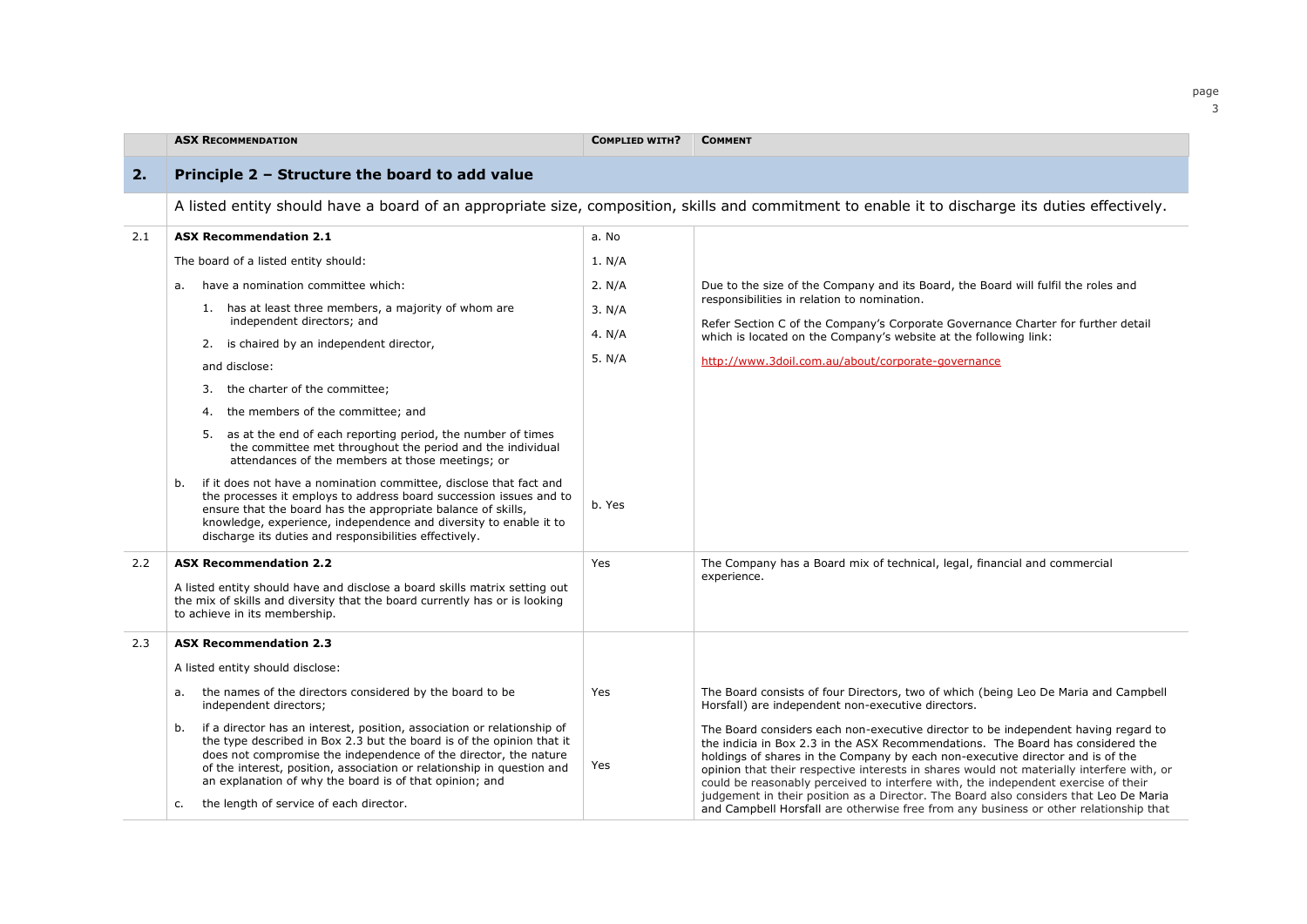|     | <b>ASX RECOMMENDATION</b>                                                                                                                                                                                                                                       | <b>COMPLIED WITH?</b> | <b>COMMENT</b>                                                                                                                                                                                                                                                                                                                                                                                                                                                                                                                                                                                                |
|-----|-----------------------------------------------------------------------------------------------------------------------------------------------------------------------------------------------------------------------------------------------------------------|-----------------------|---------------------------------------------------------------------------------------------------------------------------------------------------------------------------------------------------------------------------------------------------------------------------------------------------------------------------------------------------------------------------------------------------------------------------------------------------------------------------------------------------------------------------------------------------------------------------------------------------------------|
|     |                                                                                                                                                                                                                                                                 | Yes                   | could materially interfere with, or reasonably be perceived to interfere with, the<br>independent exercise of their judgement, and that each of these Directors is able to<br>fulfil the role of independent Director for the purposes of the ASX Recommendations.<br>The other Directors are currently considered by the Board to not be independent on<br>the basis that they have also engaged in executive management roles.<br>The lengths of service are as follows:<br>Noel Newell (12 years)<br>Campbell Horsfall (8.5 years)<br>Melanie Leydin (6.5 years)<br>Leo De Maria (0.80 years)<br>$\bullet$ |
| 2.4 | <b>ASX Recommendation 2.4</b><br>A majority of the board of a listed entity should be independent<br>directors.                                                                                                                                                 | Yes                   | As noted above in Recommendation 2.3, the Board is composed of two non-executive<br>independent directors.                                                                                                                                                                                                                                                                                                                                                                                                                                                                                                    |
| 2.5 | <b>ASX Recommendation 2.5</b>                                                                                                                                                                                                                                   | <b>Yes</b>            | The Chairman, Campbell Horsfall is an independent director.                                                                                                                                                                                                                                                                                                                                                                                                                                                                                                                                                   |
|     | The chair of the board of a listed entity should be an independent<br>director and, in particular, should not be the same person as the CEO of<br>the entity.                                                                                                   |                       | The roles of Chairman and Chief Executive Officer are exercised by different<br>individuals, being Campbell Horsfall and Noel Newell respectively.                                                                                                                                                                                                                                                                                                                                                                                                                                                            |
| 2.6 | <b>ASX Recommendation 2.6</b>                                                                                                                                                                                                                                   | Yes.                  | Refer Section A of the Company's Corporate Governance Charter for further detail<br>which is located on the Company's website at the following link:                                                                                                                                                                                                                                                                                                                                                                                                                                                          |
|     | A listed entity should have a program for inducting new directors and<br>provide appropriate professional development opportunities for directors<br>to develop and maintain the skills and knowledge needed to perform<br>their role as directors effectively. |                       | http://www.3doil.com.au/about/corporate-governance                                                                                                                                                                                                                                                                                                                                                                                                                                                                                                                                                            |
| 3.  | Principle 3 - Act ethically and responsibly                                                                                                                                                                                                                     |                       |                                                                                                                                                                                                                                                                                                                                                                                                                                                                                                                                                                                                               |
|     | A listed entity should act ethically and responsibly.                                                                                                                                                                                                           |                       |                                                                                                                                                                                                                                                                                                                                                                                                                                                                                                                                                                                                               |
| 3.1 | <b>ASX Recommendation 3.1</b><br>A listed entity should:                                                                                                                                                                                                        | Yes to all            | Refer Section A of the Company's Corporate Governance Charter for further detail<br>which is located on the Company's website at the following link:<br>http://www.3doil.com.au/about/corporate-governance                                                                                                                                                                                                                                                                                                                                                                                                    |
|     | have a code of conduct for its directors, senior executives and<br>а.<br>employees; and                                                                                                                                                                         |                       |                                                                                                                                                                                                                                                                                                                                                                                                                                                                                                                                                                                                               |
|     | disclose that code or a summary of it.<br>b.                                                                                                                                                                                                                    |                       |                                                                                                                                                                                                                                                                                                                                                                                                                                                                                                                                                                                                               |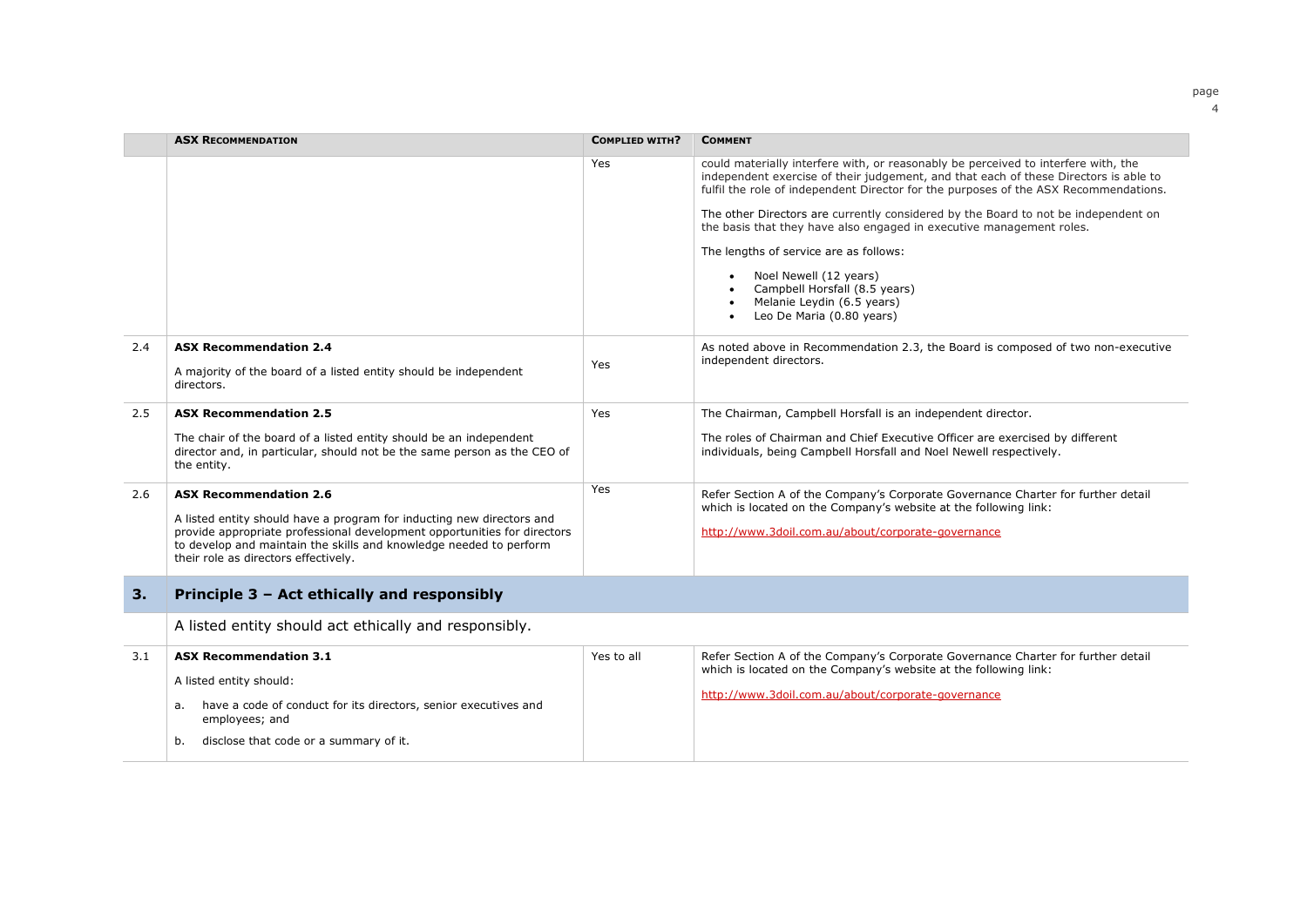|     | <b>ASX RECOMMENDATION</b>                                                                                                                                                                                                                                                                                                                                                                                                                                                                                                                                                                        | <b>COMPLIED WITH?</b> | <b>COMMENT</b>                                                                                                                                                                                                          |
|-----|--------------------------------------------------------------------------------------------------------------------------------------------------------------------------------------------------------------------------------------------------------------------------------------------------------------------------------------------------------------------------------------------------------------------------------------------------------------------------------------------------------------------------------------------------------------------------------------------------|-----------------------|-------------------------------------------------------------------------------------------------------------------------------------------------------------------------------------------------------------------------|
| 4.  | Principle 4 - Safeguard integrity in corporate reporting                                                                                                                                                                                                                                                                                                                                                                                                                                                                                                                                         |                       |                                                                                                                                                                                                                         |
|     | A listed entity should have formal and rigorous processes that independently verify and safequard the integrity of its corporate reporting.                                                                                                                                                                                                                                                                                                                                                                                                                                                      |                       |                                                                                                                                                                                                                         |
| 4.1 | <b>ASX Recommendation 4.1</b>                                                                                                                                                                                                                                                                                                                                                                                                                                                                                                                                                                    |                       |                                                                                                                                                                                                                         |
|     | The board of a listed entity should:                                                                                                                                                                                                                                                                                                                                                                                                                                                                                                                                                             |                       |                                                                                                                                                                                                                         |
|     | have an audit committee which:<br>a.                                                                                                                                                                                                                                                                                                                                                                                                                                                                                                                                                             | Yes                   | The Company has established an audit committee which consists of three members,                                                                                                                                         |
|     | 1. has at least three members, all of whom are non-executive<br>directors and a majority of whom are independent directors;<br>and                                                                                                                                                                                                                                                                                                                                                                                                                                                               | Yes                   | two who are independent non-executive directors. The members are Leo De Maria,<br>Melanie Leydin and Campbell Horsfall. The audit committee is chaired by Leo De Maria<br>who is an independent non-executive director. |
|     | 2. is chaired by an independent director, who is not the chair of<br>the board,                                                                                                                                                                                                                                                                                                                                                                                                                                                                                                                  | Yes                   | Refer Section B of the Company's Corporate Governance Charter for further detail                                                                                                                                        |
|     | and disclose:                                                                                                                                                                                                                                                                                                                                                                                                                                                                                                                                                                                    |                       | which is located on the Company's website at the following link:                                                                                                                                                        |
|     | 3. the charter of the committee;                                                                                                                                                                                                                                                                                                                                                                                                                                                                                                                                                                 | Yes                   | http://www.3doil.com.au/about/corporate-governance                                                                                                                                                                      |
|     | 4. the relevant qualifications and experience of the members of<br>the committee; and                                                                                                                                                                                                                                                                                                                                                                                                                                                                                                            | Yes                   | Refer to 2015 Annual Report                                                                                                                                                                                             |
|     | 5. in relation to each reporting period, the number of times the<br>committee met throughout the period and the individual<br>attendances of the members at those meetings; or                                                                                                                                                                                                                                                                                                                                                                                                                   | Yes                   | Refer to 2015 Annual Report                                                                                                                                                                                             |
|     | if it does not have an audit committee, disclose that fact and the<br>b.<br>processes it employs that independently verify and safeguard the<br>integrity of its corporate reporting, including the processes for the<br>appointment and removal of the external auditor and the rotation<br>of the audit engagement partner.                                                                                                                                                                                                                                                                    | N/A                   |                                                                                                                                                                                                                         |
| 4.2 | <b>ASX Recommendation 4.2</b>                                                                                                                                                                                                                                                                                                                                                                                                                                                                                                                                                                    |                       |                                                                                                                                                                                                                         |
|     | The board of a listed entity should, before it approves the entity's<br>financial statements for a financial period, receive from its CEO and CFO<br>a declaration that, in their opinion, the financial records of the entity<br>have been properly maintained and that the financial statements comply<br>with the appropriate accounting standards and give a true and fair view<br>of the financial position and performance of the entity and that the<br>opinion has been formed on the basis of a sound system of risk<br>management and internal control which is operating effectively. | Yes                   | The CEO and Company Secretary execute Section 295A declarations and submit to the<br>Audit Committee and Board prior to approving the Annual Report.                                                                    |
| 4.3 | <b>ASX Recommendation 4.3</b>                                                                                                                                                                                                                                                                                                                                                                                                                                                                                                                                                                    |                       |                                                                                                                                                                                                                         |
|     | A listed entity that has an AGM should ensure that its external auditor<br>attends its AGM and is available to answer questions from security<br>holders relevant to the audit.                                                                                                                                                                                                                                                                                                                                                                                                                  | Yes                   | The Auditor attends the Company Annual General Meeting                                                                                                                                                                  |

page 5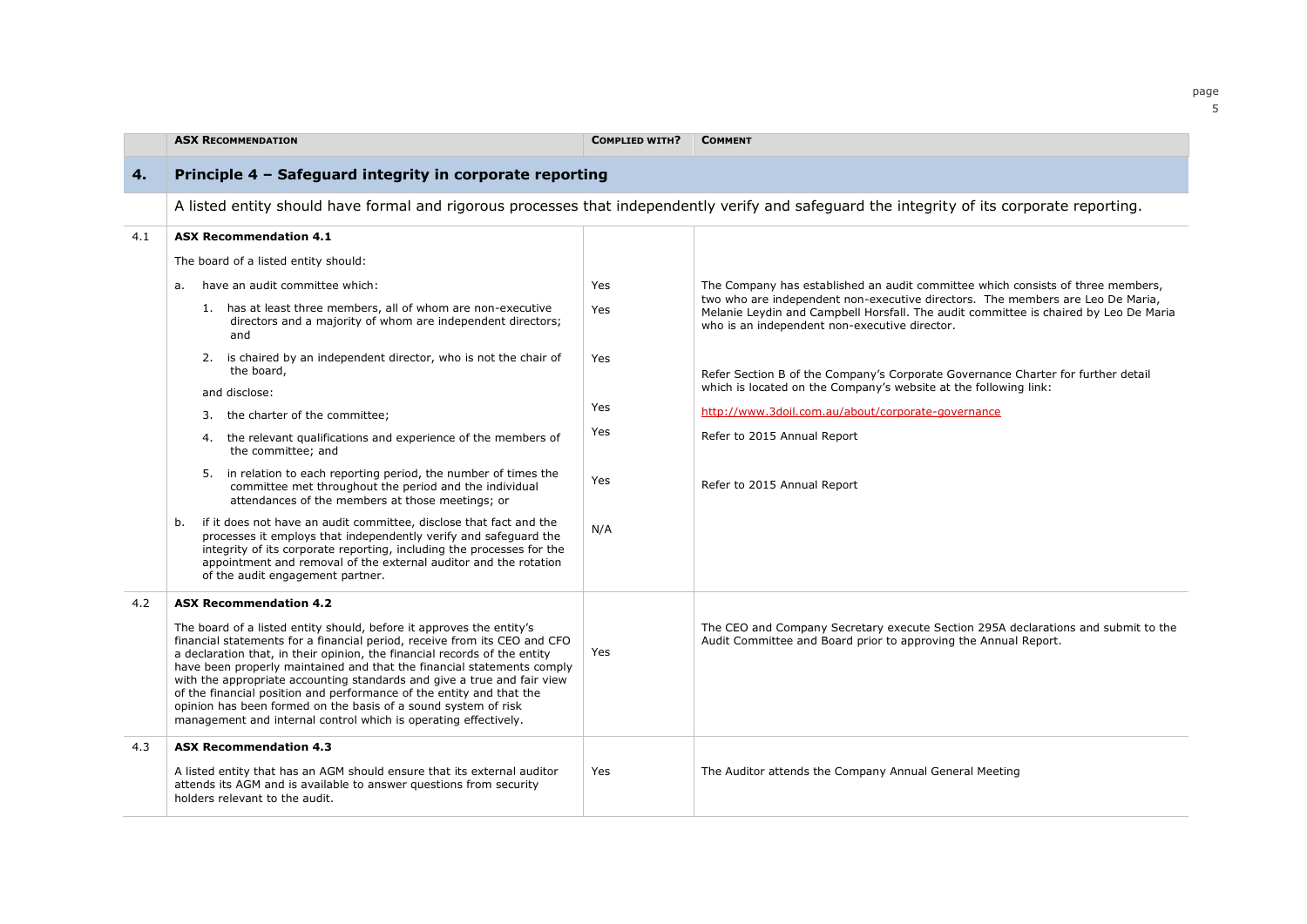|     | <b>ASX RECOMMENDATION</b>                                                                                                                                                                                                          | <b>COMPLIED WITH?</b> | <b>COMMENT</b>                                                                                                                                                                                               |  |  |
|-----|------------------------------------------------------------------------------------------------------------------------------------------------------------------------------------------------------------------------------------|-----------------------|--------------------------------------------------------------------------------------------------------------------------------------------------------------------------------------------------------------|--|--|
| 5.  | Principle 5 - Make timely and balanced disclosure                                                                                                                                                                                  |                       |                                                                                                                                                                                                              |  |  |
|     | A listed entity should make timely and balanced disclosure of all matters concerning it that a reasonable person would expect to have a<br>material effect on the price or value of its securities.                                |                       |                                                                                                                                                                                                              |  |  |
| 5.1 | <b>ASX Recommendation 5.1</b><br>A listed entity should:<br>have a written policy for complying with its continuous disclosure<br>а.<br>obligations under the Listing Rules; and<br>disclose that policy or a summary of it.<br>b. | Yes<br><b>Yes</b>     | Refer Section E16 of the Company's Corporate Governance Charter for further detail<br>which is located on the Company's website at the following link:<br>http://www.3doil.com.au/about/corporate-governance |  |  |
| 6.  | Principle 6 - Respect the rights of security holders                                                                                                                                                                               |                       |                                                                                                                                                                                                              |  |  |
|     | A listed entity should respect the rights of its security holders by providing them with appropriate information and facilities to allow them to<br>exercise those rights effectively.                                             |                       |                                                                                                                                                                                                              |  |  |
| 6.1 | <b>ASX Recommendation 6.1</b>                                                                                                                                                                                                      | Yes                   | Refer to the Company's website at the following link:                                                                                                                                                        |  |  |
|     | A listed entity should provide information about itself and its governance<br>to investors via its website.                                                                                                                        |                       | http://www.3doil.com.au/about/corporate-governance                                                                                                                                                           |  |  |
| 6.2 | <b>ASX Recommendation 6.2</b><br>A listed entity should design and implement an investor relations<br>program to facilitate effective two-way communication with investors.                                                        | <b>Yes</b>            | Refer Section E16 of the Company's Corporate Governance Charter for further detail<br>which is located on the Company's website at the following link:<br>http://www.3doil.com.au/about/corporate-governance |  |  |
| 6.3 | <b>ASX Recommendation 6.3</b><br>A listed entity should disclose the policies and processes it has in place<br>to facilitate and encourage participation at meetings of security holders.                                          | Yes                   | This is disclosed in the Company's Notice of Meetings when dispatched to Shareholders                                                                                                                        |  |  |
| 6.4 | <b>Recommendation 6.4</b><br>A listed entity should give security holders the option to receive<br>communications from, and send communications to, the entity and its<br>security registry electronically.                        | Yes                   | This is implemented by the Company's Share Registry                                                                                                                                                          |  |  |

page 6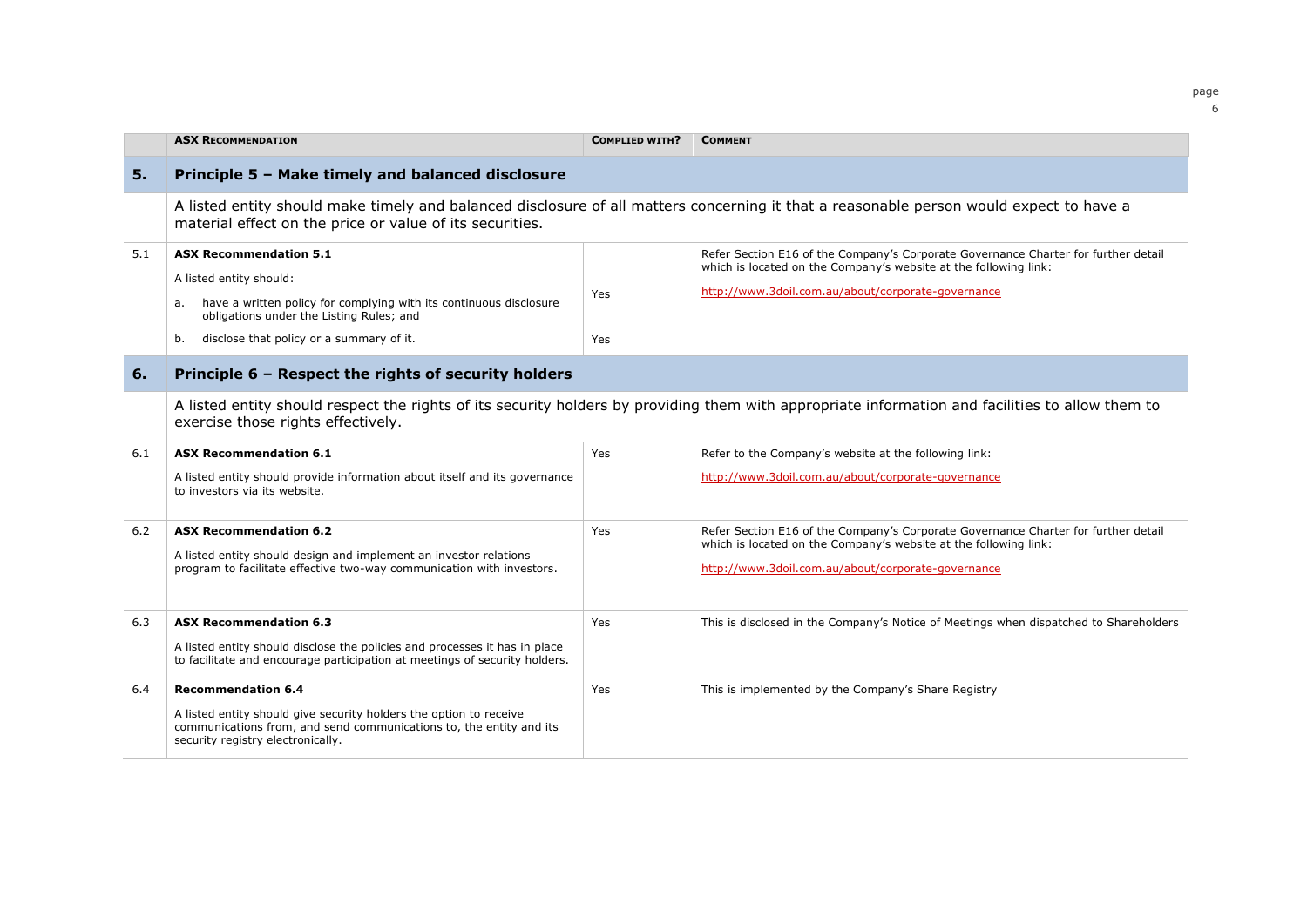|     | <b>ASX RECOMMENDATION</b>                                                                                                                                                                                                                                                                                                                                                                                                                                                                                                                                                                                                                                                                                                                                                    | <b>COMPLIED WITH?</b>                                                | <b>COMMENT</b>                                                                                                                                                                                                                                                                                                                                                                                                                                                                                                                                                                                                 |  |  |
|-----|------------------------------------------------------------------------------------------------------------------------------------------------------------------------------------------------------------------------------------------------------------------------------------------------------------------------------------------------------------------------------------------------------------------------------------------------------------------------------------------------------------------------------------------------------------------------------------------------------------------------------------------------------------------------------------------------------------------------------------------------------------------------------|----------------------------------------------------------------------|----------------------------------------------------------------------------------------------------------------------------------------------------------------------------------------------------------------------------------------------------------------------------------------------------------------------------------------------------------------------------------------------------------------------------------------------------------------------------------------------------------------------------------------------------------------------------------------------------------------|--|--|
| 7.  | Principle 7 - Recognise and manage risk                                                                                                                                                                                                                                                                                                                                                                                                                                                                                                                                                                                                                                                                                                                                      |                                                                      |                                                                                                                                                                                                                                                                                                                                                                                                                                                                                                                                                                                                                |  |  |
|     | A listed entity should establish a sound risk management framework and periodically review the effectiveness of that framework.                                                                                                                                                                                                                                                                                                                                                                                                                                                                                                                                                                                                                                              |                                                                      |                                                                                                                                                                                                                                                                                                                                                                                                                                                                                                                                                                                                                |  |  |
| 7.1 | <b>ASX Recommendation 7.1</b><br>The board of a listed entity should:<br>have a committee or committees to oversee risk, each of which:<br>а.<br>1. has at least three members, a majority of whom are<br>independent directors; and<br>2. is chaired by an independent director,<br>and disclose:<br>the charter of the committee;<br>3.<br>the members of the committee; and<br>4.<br>as at the end of each reporting period, the number of times<br>5.<br>the committee met throughout the period and the individual<br>attendances of the members at those meetings; or<br>if it does not have a risk committee or committees that satisfy (a)<br>b.<br>above, disclose that fact and the processes it employs for<br>overseeing the entity's risk management framework. | a) Yes<br>1) Yes<br>2) Yes<br>3) Yes<br>4) Yes<br>5) Yes<br>$b)$ N/A | The Company has established a risk committee which consists of three members, two<br>who are independent non-executive directors. The members are Leo De Maria,<br>Melanie Leydin and Campbell Horsfall. The risk committee is chaired by Leo De Maria<br>who is an independent non-executive director.<br>Refer Section B of the Company's Corporate Governance Charter for further detail<br>which is located on the Company's website at the following link:<br>http://www.3doil.com.au/about/corporate-governance<br>Refer to 2015 Annual Report<br>Refer to 2015 Annual Report                            |  |  |
| 7.2 | <b>ASX Recommendation 7.2</b><br>The board or a committee of the board should:<br>review the entity's risk management framework at least annually to<br>а.<br>satisfy itself that it continues to be sound; and<br>disclose, in relation to each reporting period, whether such a<br>b.<br>review has taken place.                                                                                                                                                                                                                                                                                                                                                                                                                                                           | Yes to all                                                           | The Company regularly undertake reviews of its risk management framework to<br>establish an effective and efficient system for:<br>identifying, assessing, monitoring and managing risk; and<br>(i)<br>disclosing any material change to the Group's risk profile.<br>(ii)<br>The Company intends to disclose the matters contemplated by ASX Recommendation<br>7.2 in future annual reports.<br>For further detail refer to Section B of the Company's Corporate Governance Charter<br>which is located on the Company's website at the following link:<br>http://www.3doil.com.au/about/corporate-governance |  |  |
| 7.3 | <b>Recommendation 7.3</b><br>A listed entity should disclose:<br>if it has an internal audit function, how the function is structured<br>а.                                                                                                                                                                                                                                                                                                                                                                                                                                                                                                                                                                                                                                  | a. $N/A$                                                             | The Company does not have an internal audit function. The Audit Committee directly<br>oversees relevant risk areas as part of its risk management function.<br>For further detail refer to Section B of the Company's Corporate Governance Charter<br>for further detail which is located on the Company's website at the following link:                                                                                                                                                                                                                                                                      |  |  |

#### page  $\overline{7}$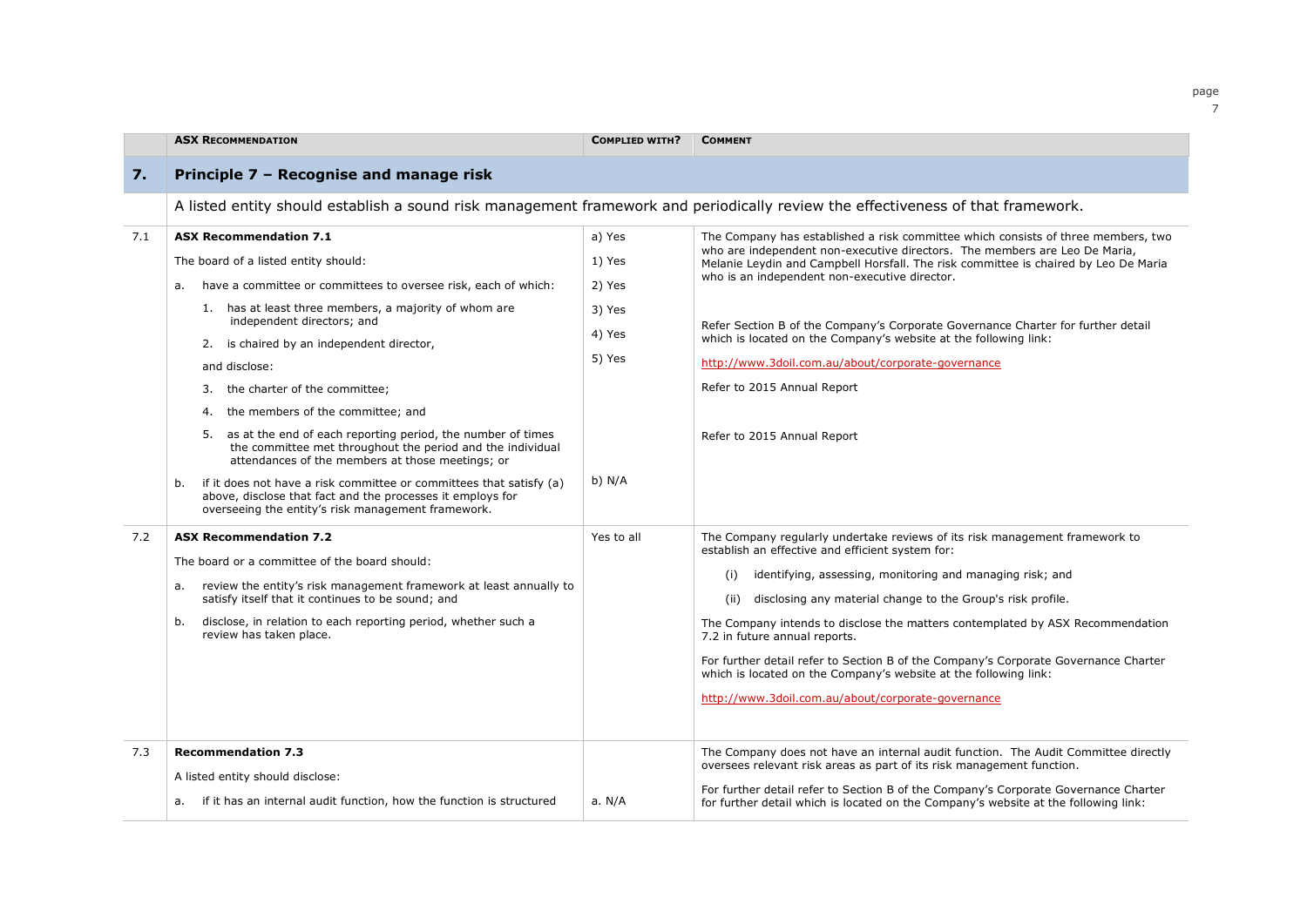|     | <b>ASX RECOMMENDATION</b>                                                                                                                                                                                                                                                                                                                                                                                                                                                                                                                                                                                                                                                                                                                                                                                                            | <b>COMPLIED WITH?</b>                                               | <b>COMMENT</b>                                                                                                                                                                                                                                                                                                                                                                                                                                                                                           |  |
|-----|--------------------------------------------------------------------------------------------------------------------------------------------------------------------------------------------------------------------------------------------------------------------------------------------------------------------------------------------------------------------------------------------------------------------------------------------------------------------------------------------------------------------------------------------------------------------------------------------------------------------------------------------------------------------------------------------------------------------------------------------------------------------------------------------------------------------------------------|---------------------------------------------------------------------|----------------------------------------------------------------------------------------------------------------------------------------------------------------------------------------------------------------------------------------------------------------------------------------------------------------------------------------------------------------------------------------------------------------------------------------------------------------------------------------------------------|--|
|     | and what role it performs; or<br>if it does not have an internal audit function, that fact and the<br>b.<br>processes it employs for evaluating and continually improving the<br>effectiveness of its risk management and internal control<br>processes.                                                                                                                                                                                                                                                                                                                                                                                                                                                                                                                                                                             | b. Yes                                                              | http://www.3doil.com.au/about/corporate-governance                                                                                                                                                                                                                                                                                                                                                                                                                                                       |  |
| 7.4 | <b>ASX Recommendation 7.4</b><br>A listed entity should disclose whether it has any material exposure to<br>economic, environmental and social sustainability risks and, if it does,<br>how it manages or intends to manage those risks.                                                                                                                                                                                                                                                                                                                                                                                                                                                                                                                                                                                             | Yes.                                                                | There is no material exposure to economic and social sustainability risks. The<br>Company details the environmental risks in the Directors Report it the 2015 Annual<br>Report.                                                                                                                                                                                                                                                                                                                          |  |
| 8.  | Principle 8 - Remunerate fairly and responsibly                                                                                                                                                                                                                                                                                                                                                                                                                                                                                                                                                                                                                                                                                                                                                                                      |                                                                     |                                                                                                                                                                                                                                                                                                                                                                                                                                                                                                          |  |
|     |                                                                                                                                                                                                                                                                                                                                                                                                                                                                                                                                                                                                                                                                                                                                                                                                                                      |                                                                     | A listed entity should pay director remuneration sufficient to attract and retain high quality directors and design its executive remuneration to<br>attract, retain and motivate high quality senior executives and to align their interests with the creation of value for security holders.                                                                                                                                                                                                           |  |
| 8.1 | <b>ASX Recommendation 8.1</b><br>The board of a listed entity should:<br>have a remuneration committee which:<br>a.<br>1. has at least three members, a majority of whom are<br>independent directors; and<br>is chaired by an independent director,<br>2.<br>and disclose:<br>the charter of the committee;<br>3.<br>the members of the committee; and<br>4.<br>as at the end of each reporting period, the number of times<br>5.<br>the committee met throughout the period and the individual<br>attendances of the members at those meetings; or<br>if it does not have a remuneration committee, disclose that fact<br>b.<br>and the processes it employs for setting the level and composition<br>of remuneration for directors and senior executives and ensuring<br>that such remuneration is appropriate and not excessive. | a. No<br>1. N/A<br>2. N/A<br>3. N/A<br>4. N/A<br>5. $N/A$<br>b. Yes | Due to the size of the Company and its Board, the Board will fulfil the roles and<br>responsibilities in relation to the remuneration of directors and senior executives<br>The Company intends to disclose the matters contemplated by Recommendation<br>8.1(b) in future annual reports.<br>Refer Section C of the Company's Corporate Governance Charter for further detail<br>which is located on the Company's website at the following link:<br>http://www.3doil.com.au/about/corporate-governance |  |
| 8.2 | <b>ASX Recommendation 8.2</b><br>A listed entity should separately disclose its policies and practices<br>regarding the remuneration of non-executive directors and the<br>remuneration of executive directors and other senior executives.                                                                                                                                                                                                                                                                                                                                                                                                                                                                                                                                                                                          | Yes                                                                 | Separate disclosure regarding the remuneration of the Company's directors (executive<br>and non-executive) and CEO is disclosed in the Company's Annual report, as lodged<br>with the ASX and issued to shareholders.<br>A copy of the latest Annual Report containing this disclosure can be accessed at:<br>http://www.3doil.com.au/investors/annual-reports                                                                                                                                           |  |